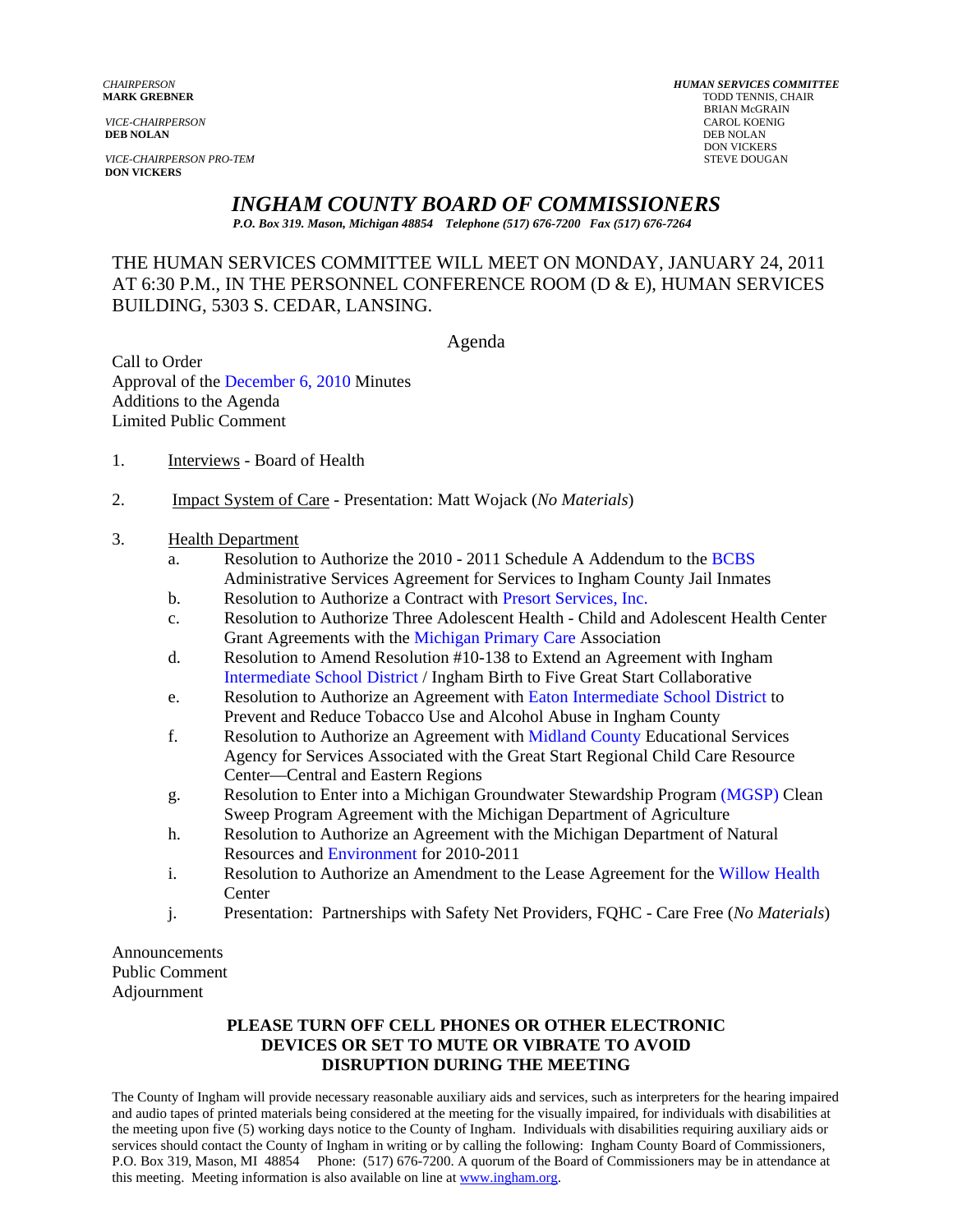## HUMAN SERVICES December 6, 2010 **Minutes**

<span id="page-1-0"></span>

| <b>Members Present:</b> | Brian McGrain, Todd Tennis, Carol Koenig, Donald Vickers, and Board<br>Chairperson Debbie De Leon                                                                                       |
|-------------------------|-----------------------------------------------------------------------------------------------------------------------------------------------------------------------------------------|
| Members Absent:         | Laura Davis, Deb Nolan                                                                                                                                                                  |
| <b>Others Present:</b>  | Jared Cypher, Kirk Taskila, Kalea Delezenne, Anika Fassia, Randy<br>Lamers, Deb Brinson, Dean Sienko, Vince Dragonetti, Christina Dokter,<br>Michael Markey, Peggy Roberts, and others. |

The meeting was called to order by Chairperson McGrain at 6:40 p.m. in the Personnel Conference Room "D & E" of the Human Services Building, 5303 S. Cedar Street, Lansing.

Approval of the November 15, 2010 Minutes The November 15, 2010 Minutes were approved as submitted.

Additions to the Agenda

4. Late – Health Department – Resolution Honoring Susan O'Shea, Administrator, Ingham Medial Care Facility, on the Event of her Retirement.

# Limited Public Comment

Michael Markey, Sparrow Health System expressed that he and Dr. DeJong were satisfied with the process and agreement providing forensic pathology and medical examiner services to the County.

1. Interviews - Board of Health

The Committee interviewed Christina Dokter, Kalea Delezenne, Kirk Taskila, and Anika Fassia for the Human Services Committee. John Hyden was absent.

(Comm. Koenig arrived at 6:45 p.m.)

# MOVED BY COMM. VICKERS, SUPPORTED BY COMM. TENNIS, TO APPROVE A CONSENT AGENDA FOR THE FOLLOWING ITEMS:

- 3. Health Department
	- b. Resolution to Extend the Cooperative Operational Agreement with the Ingham Community Health Center Board
	- c. Resolution to Amend the Agreement with the College of Osteopathic Medicine at Michigan State University for an Infectious Disease Physician
	- d. Resolution to Authorize an Agreement with the Shiawassee Regional Education Services District to Retain the Services of the Office for Young Children to Lead the Great Start Collaborative Initiative in Shiawassee County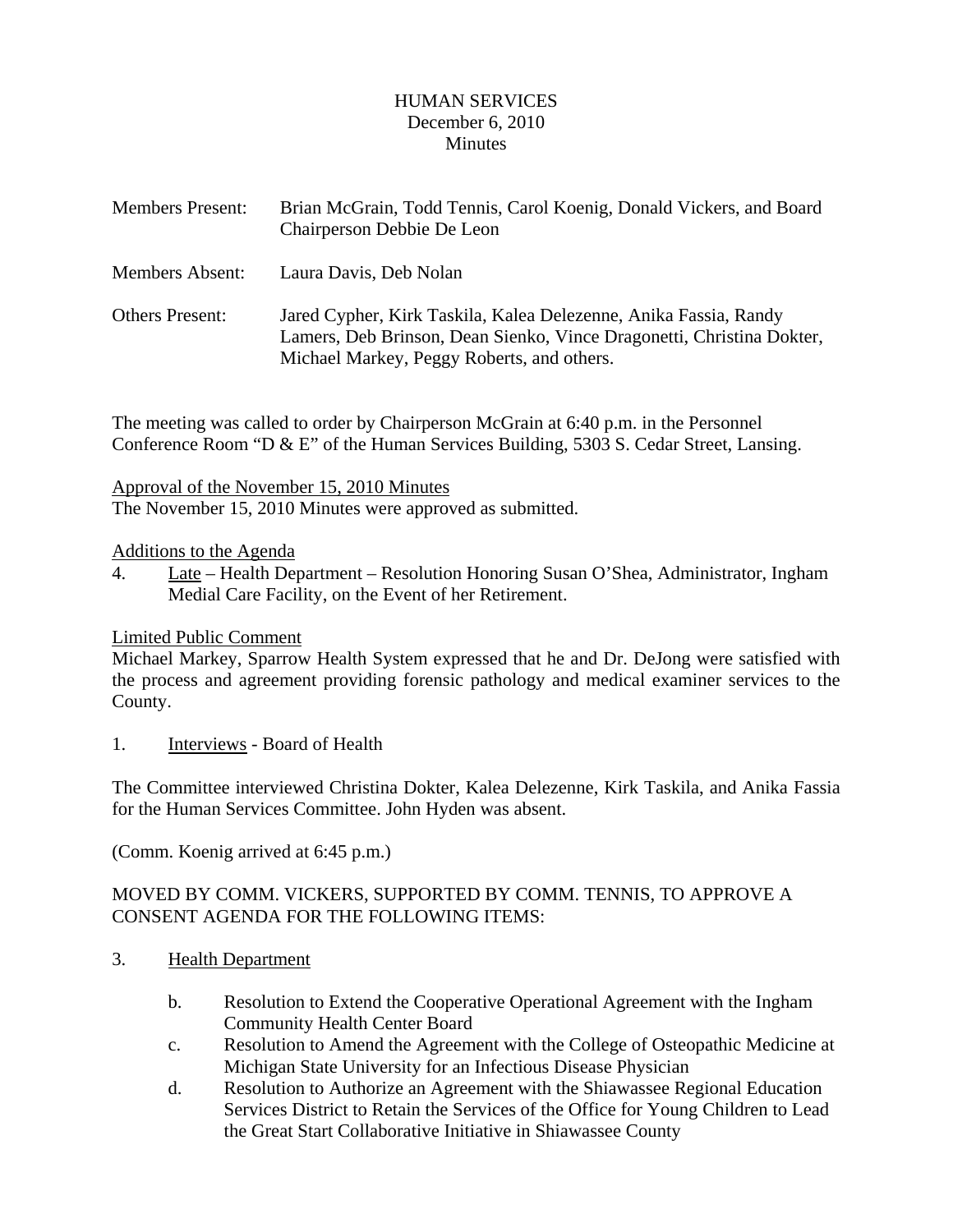- e. Resolution to Authorize an Agreement with the Shiawassee Regional Education Services District to Retain the Services of the Office for Young Children to Provide Early Head Start Services in Shiawassee County
- f. Resolution to Authorize a Moving Our Community Toward Health Grant
- g. Resolution to Authorize a Lead Abatement Subcontract with Environmental Testing & Consulting, Inc.
- h. Resolution Authorizing a Memorandum of Agreement with the Corporation for National and Community Service for the  $5<sup>th</sup>$  Year of The Power of We Consortium's Vista Project
- k. Resolution to Establish a 1.0 FTE Public Health Nurse in Children's Special Healthcare Services
- l. Resolution to Accept an Award for Pandemic Influenza Preparedness from the Michigan Department of Community Health
- 4. Health Department Resolution Honoring Susan O'Shea, Administrator, Ingham Medical Care Facility, on the Event of her Retirement.

MOTION CARRIED UNANIMOUSLY. Absent: Comm. Davis and Comm. Nolan

MOVED BY COMM. VICKERS, SUPPORTED BY COMM. TENNIS, TO APPROVE THE ITEMS ON THE CONSENT AGENDA.

MOTION CARRIED UNANIMOUSLY. Absent: Comm. Davis and Comm. Nolan

2. Medical Examiner - Resolution to Authorize an Agreement with Sparrow Hospital for Medical Examiner Services (*Under Separate Cover)* 

MOVED BY COMM. TENNIS, SUPPORTED BY COMM. VICKERS, TO APPROVE THE RESOLUTION TO AUTHORIZE AN AGREEMENT WITH SPARROW HOSPITAL FOR MEDICAL EXAMINER SERVICES.

Dr. Sienko stated that there have been extensive discussions with Sparrow Hospital, and many others. Dr. Sienko believes the agreement with Sparrow Hospital is good and will provide a high quality of service to the County. He noted that the other counties associated with Sparrow Hospital are accredited by the National Association of Medical Examiners, and would like to be accredited in the near future.

MOTION CARRIED UNANIMOUSLY. Absent: Comm. Davis and Comm. Nolan

- 3. Health Department
	- a. Information Power of We Consortium VISTA Program

Ms. Roberts updated the Committee on the reduction in placements because of cut-backs in funding.

i. Resolution to Authorize a Professional Services Agreement with a Dentist for Services at the Jail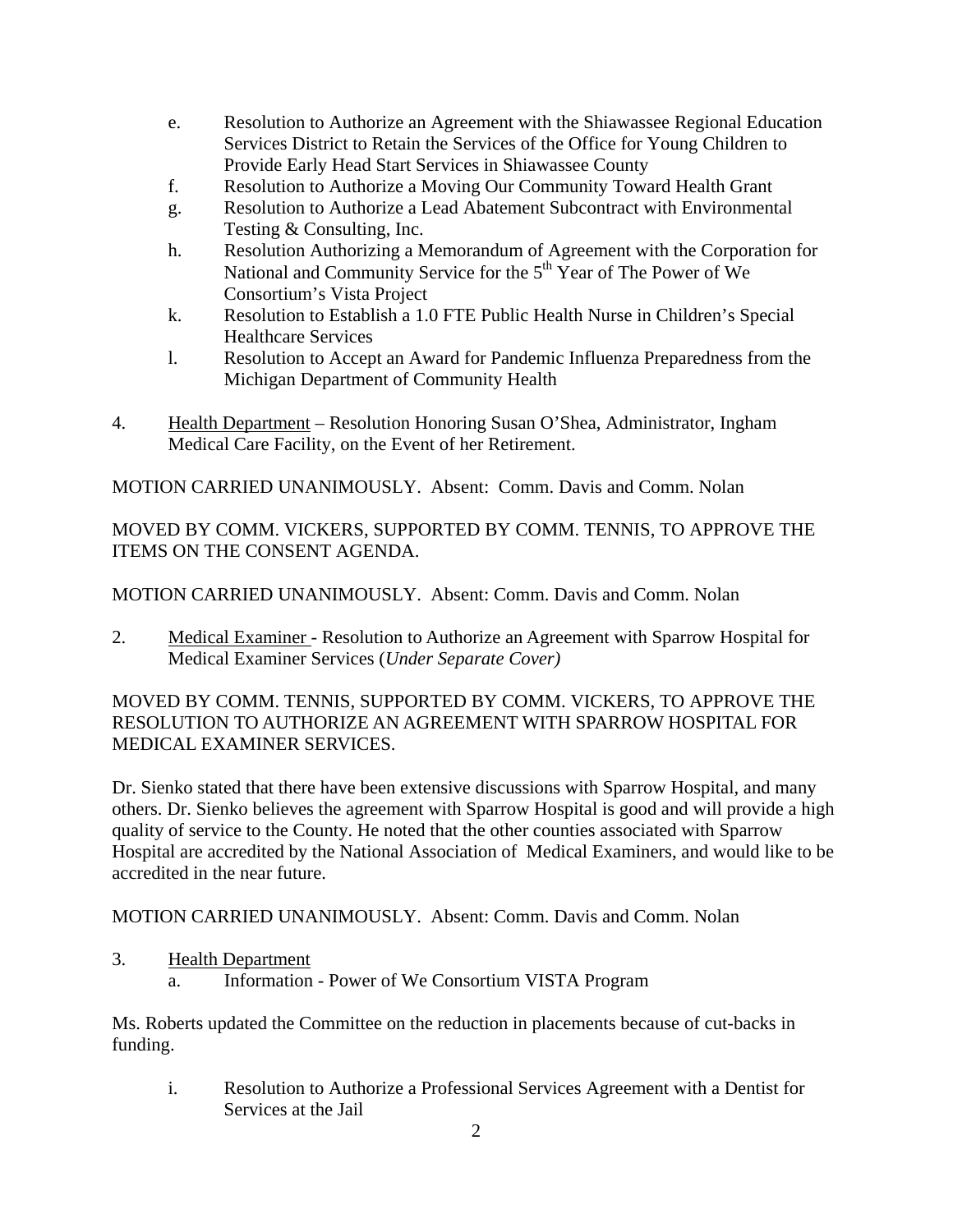# MOVED BY COMM. VICKERS, SUPPORTED BY COMM. TENNIS, TO APPROVE THE RESOLUTION TO AUTHORIZE A PROFESSIONAL SERVICES AGREEMENT WITH A DENTIST FOR SERVICES AT THE JAIL.

Dr. Sienko informed the Committee that they had employed an on-site dentist at the jail. He explained that the dentist is not for the purpose of check-ups or cleanings but for pain; about 70% extractions and 30% fillings. He noted that the dentist worked about 300 hours last year. Comm. McGrain asked about different dentist rates, specifically the rate of \$70.00 is in this resolution versus the \$51.00 rate in the next resolution. Ms. Brinson explained that this dentist works by himself, and there is no assistant working with him. She also noted it is difficult to find a dentist to work in the jail.

MOTION CARRIED UNANIMOUSLY. Absent: Comm. Davis and Comm. Nolan

j. Resolution to Authorize Service Contracts with Licensed Dentists for 2011

# MOVED BY COMM. VICKERS, SUPPORTED BY COMM. TENNIS, TO APPROVE THE RESOLUTION TO AUTHORIZE SERVICE CONTRACTS WITH LICENSED DENTISTS FOR 2011.

Dr. Sienko acknowledged that the cost for services was more than customary but noted that the rate is still substantially below market. Commissioner Comm. Vickers asked if there was a RFP for the three dentists. Ms. Brinson explained that there is not a large pool of dentists to choose from, therefore, there is typically an opportunity for dentist contractors.

## MOTION CARRIED UNANIMOUSLY. Absent: Comm. Davis and Comm. Nolan

Comm. McGrain asked Dr. Sienko why the dates on the Memorandums were late; October 1<sup>st</sup> or November 1<sup>st</sup>. Dr. Sienko stated it was when he receives grant notification and further expressed he would like them sooner as well. Mr. Cypher asked if services were held up by waiting for grant notification. Dr. Sienko stated "no" if it was a continuation of service.

### Announcements

Comm. Tennis complimented Comm. McGrain on a job well done. Comm. Vickers and Comm. Koenig echoed Comm. Tennis.

Public Comment None.

The meeting adjourned at approximately 7:22 p.m.

Respectfully submitted,

Julie Buckmaster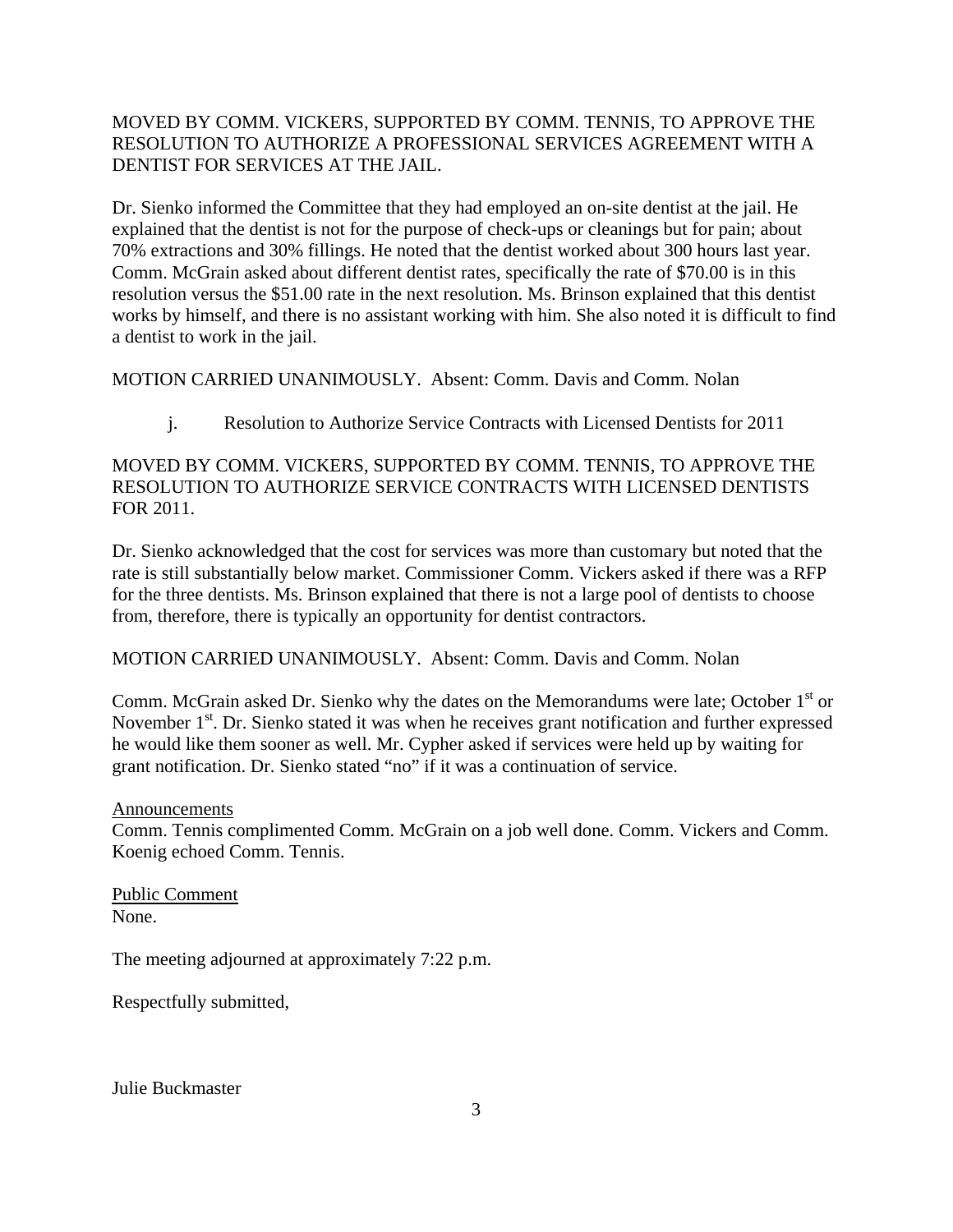<span id="page-4-0"></span>

| <b>Agenda Item Title:</b> | Resolution to Authorize the $2010 - 2011$ Schedule A Addendum to the BCBS<br>Administrative Services Agreement for Services to Ingham County Jail Inmates |
|---------------------------|-----------------------------------------------------------------------------------------------------------------------------------------------------------|
| <b>Submitted by:</b>      | <b>Health Department</b>                                                                                                                                  |
| <b>Committees:</b>        | LE , JD , HS X, CS , Finance X                                                                                                                            |

### **Summary of Proposed Action:**

This resolution authorizes a 2010 – 2011 Schedule A Addendum to the Administrative Services Agreement with Blue Cross and Blue Shield of Michigan to pay and manage claims for health care services provided to inmates of the Ingham County Jail. The proposed addendum will be effective for the period December 1, 2010 through November 30, 2011. Through this agreement, BCBSM pays hospitals, doctors and other health care providers for services provided to inmates of the Ingham County Jail. BCBSM in turn bills the Health Department for the value of payments to providers, plus an administrative fee. The Health Department pays BCBSM from budgeted funds.

### **Financial Implications:**

Through this agreement BCBSM pays providers at BCBSM negotiated prices. Such payments are estimated at \$760,000 in 2011. BCBSM charges an 11% administrative fee for handling the Ingham County claims.

### **Other Implications:**

The Health Department expects to begin managing these claims internally by the end of this contact period by adjudicating claims in Health Plan Management Services and through contracts with local hospitals and providers.

| <b>Staff Recommendation: MAL</b>             | JLN TL | TM JC X |  |
|----------------------------------------------|--------|---------|--|
| Staff recommends approval of the resolution. |        |         |  |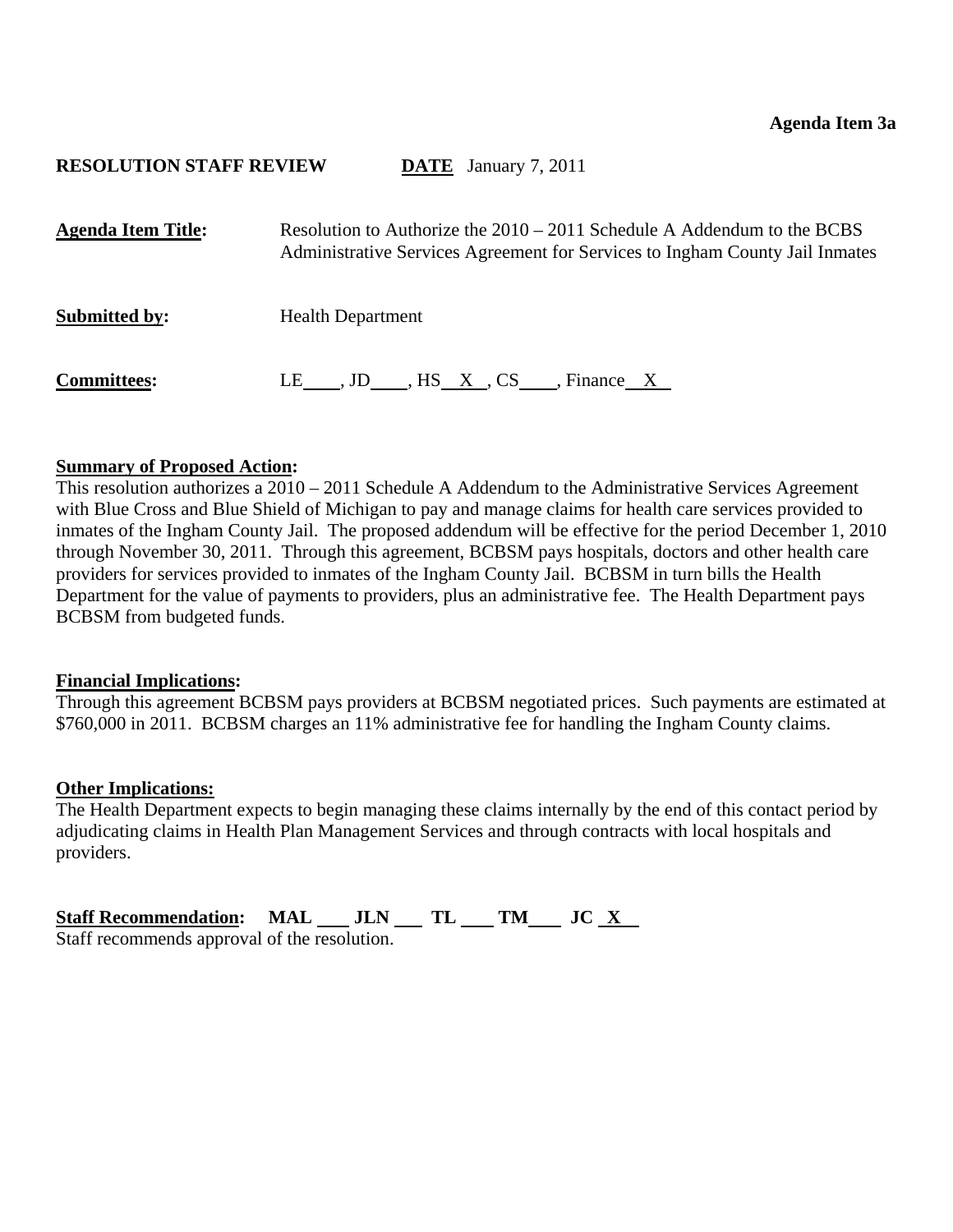| TO:   | Human Services Committee<br><b>Finance Committee</b>                                                                                  |
|-------|---------------------------------------------------------------------------------------------------------------------------------------|
| FROM: | Dean G. Sienko, M.D., M.S., Health Officer                                                                                            |
| DATE: | January 12, 2011                                                                                                                      |
| RE:   | Schedule A Addendum to the BCBSM Administrative Services Agreement for Health<br>Care Services Provided to Ingham County Jail Inmates |

This is a recommendation to authorize a  $2010 - 2011$  Schedule A Addendum to the Administrative Services Agreement with Blue Cross and Blue Shield of Michigan to pay and manage claims for health care services provided to inmates of the Ingham County Jail. The proposed addendum will be effective for the period December 1, 2010 through November 30, 2011. Through this agreement, BCBSM pays hospitals, doctors and other health care providers for services provided to inmates of the Ingham County Jail. BCBSM in turn bills the Health Department for the value of payments to providers, plus an administrative fee. The Health Department pays BCBSM from budgeted funds.

Through this agreement BCBSM pays providers at BCBSM negotiated prices. Such payments are estimated at \$760,000 in 2011. BCBSM charges an 11% administrative fee for handling the Ingham County claims.

The Health Department expects to begin managing these claims internally by the end of this contact period by adjudicating claims in Health Plan Management Services and through contracts with local hospitals and providers.

Therefore, I am recommending that the Board of Commissioners adopt the attached resolution and authorize the 2010 -2011 Schedule A addendum to the BCBSM Administrative Services Agreement for health care services provided to Ingham County Jail inmates.

## Attachment

c: Debra Brinson, w/attachment John Jacobs, w/attachment Barbara Mastin, w/attachment Jayson Welter, w/attachment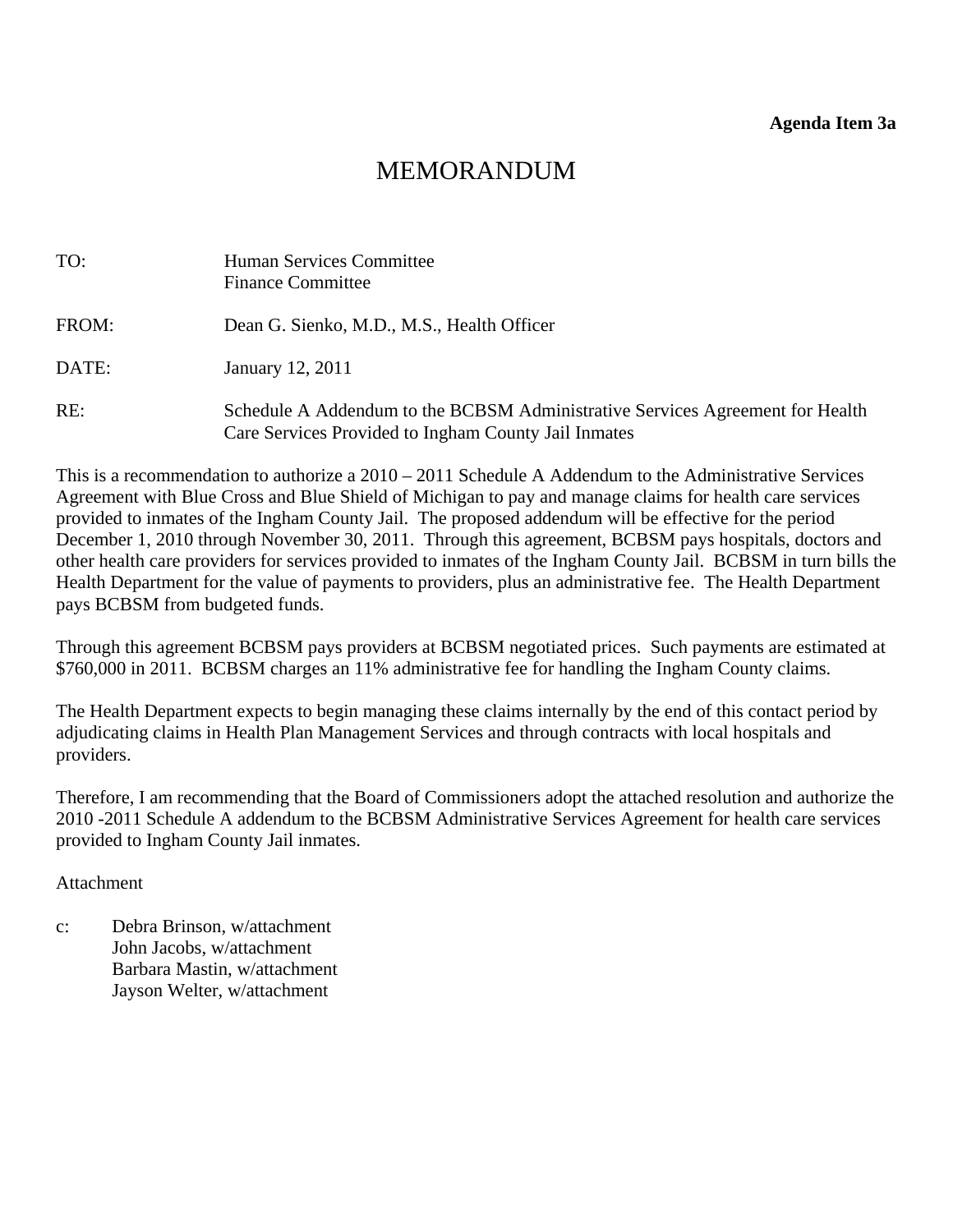# INGHAM COUNTY BOARD OF COMMISSIONERS

## **RESOLUTION TO AUTHORIZE THE 2010 – 2011 SCHEDULE A ADDENDUM TO THE BCBS ADMINISTRATIVE SERVICES AGREEMENT FOR SERVICES TO INGHAM COUNTY JAIL INMATES**

WHEREAS, Ingham County and BCBS of Michigan entered into an agreement in 1996 wherein BSBS of Michigan would pay the claims of health care services provided to Ingham County Jail inmates; and

WHEREAS, that agreement has periodically been updated by executing a Schedule A attachment; and

WHEREAS, BCBSM has proposed a 2010 – 2011 Schedule A Addendum to the Administrative Services Agreement; and

WHEREAS, the Health Officer has recommended that the Board of Commissioners authorize the 2010 - 2011 Schedule A Addendum to the BCBSM Administrative Services Agreement for Ingham County Jail inmates.

THEREFORE BE IT RESOLVED, that the Ingham County Board of Commissioners authorizes a Schedule A addendum to the Administrative Services Agreement with Blue Cross and Blue Shield of Michigan for paying claims for health care services provided to Ingham County Jail inmates.

BE IT FURTHER RESOLVED, that the Schedule A Addendum shall be effective December 1, 2010 through November 30, 2011.

BE IT FURTHER RESOLVED, that the Chairperson of the Ingham County Board of Commissioners is authorized to sign the agreement after review by the Ingham County Attorney.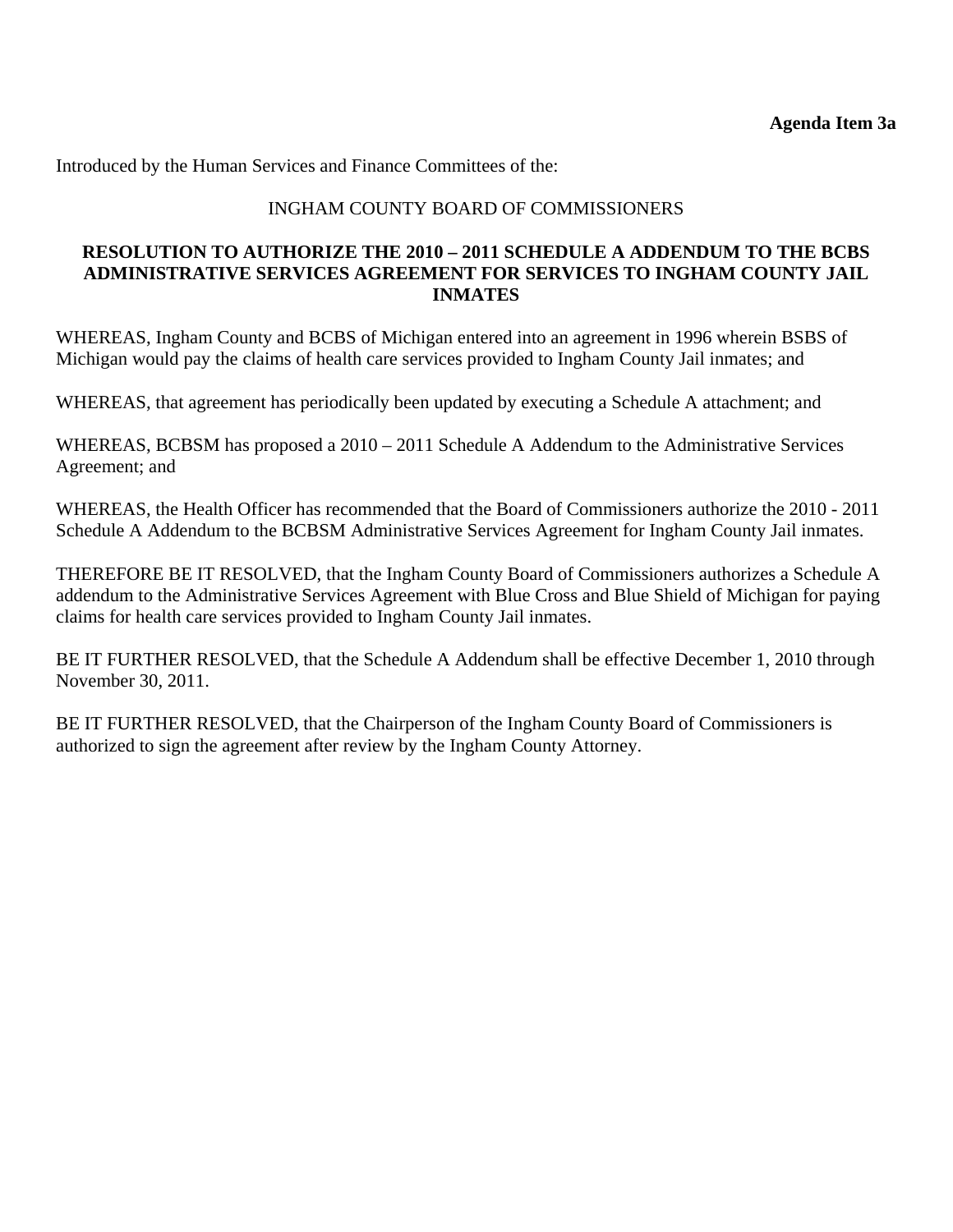## **Agenda Item 3b**

# <span id="page-7-0"></span>**RESOLUTION STAFF REVIEW DATE** January 7, 2011

| <b>Agenda Item Title:</b> | Resolution to Authorize a Contract with Presort Services, Inc. |
|---------------------------|----------------------------------------------------------------|
| <b>Submitted by:</b>      | <b>Health Department</b>                                       |
| <b>Committees:</b>        | LE , JD , HS X, CS , Finance X                                 |

### **Summary of Proposed Action:**

This resolution authorizes a service contract with Presort Services, Inc. to support Health Plan Management Services by picking up mail daily, sort, bar code, print postage and deliver to the Post Office. For all health plans, Ingham County will pay Presort Services, Inc. and then invoice the cost to the other health plans.

### **Financial Implications:**

The cost of the agreement will not exceed \$550,000 for the period July 1, 2010 through June 30, 2013.

All costs associated with services to health plans in other communities served by the Bureau will be re-billed to those health plans, with the exception of mailings that directly benefit the health department, such as BCCCP outreach.

**Other Implications:**

None.

Staff Recommendation: MAL JLN TL TM JC X Staff recommends approval of the resolution.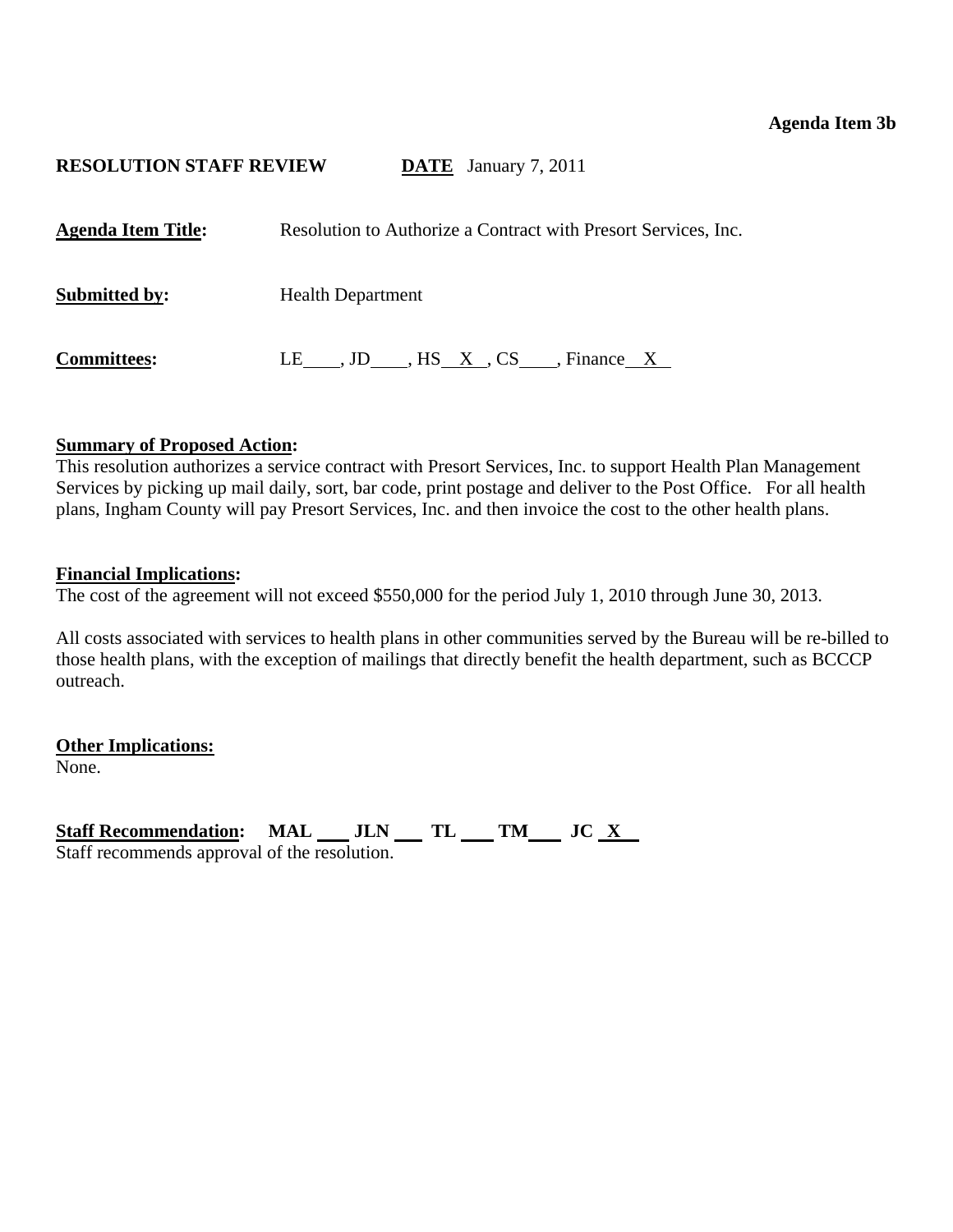**Agenda Item 3b** 

# MEMORANDUM

| TO:   | <b>Human Services Committee</b><br><b>Finance Committee</b>        |
|-------|--------------------------------------------------------------------|
| FROM: | Dean Sienko, M.D., Health Officer                                  |
| DATE: | January 7, 2011                                                    |
| RE:   | Authorization to Contract for Services with Presort Services, Inc. |

This is a recommendation for the Board of Commissioners to authorize a service contract with Presort Services, Inc. Health Plan Management Services in the Health Department provides the support services for the operation of the Ingham Health Plan Corporation and for the operation of 10 other county health plans in several other communities.

In order to support these health plans, Health Plan Management Services must mail large quantities of materials. It is cost effective and efficient to contract for mail related services. Presort Services, Inc. will pick up mail daily, sort, bar code, print postage and deliver to the Post Office. For all health plans, Ingham County will pay Presort Services, Inc. and then invoice the cost to the other health plans.

We estimate that the cost of these services will not exceed \$550,000 in the 36 month period of the proposed service contract. This amount is subject to change in the event that the U.S. Postal Services raises rates during this time period.

I recommend that the Board of Commissioners adopt the attached resolution and authorize the service contract with Presort Services, Inc.

## Attachment

c: John Jacobs w/attachment Deb Brinson w/attachment Jayson Welter w/attachment Holly Wilson w/attachment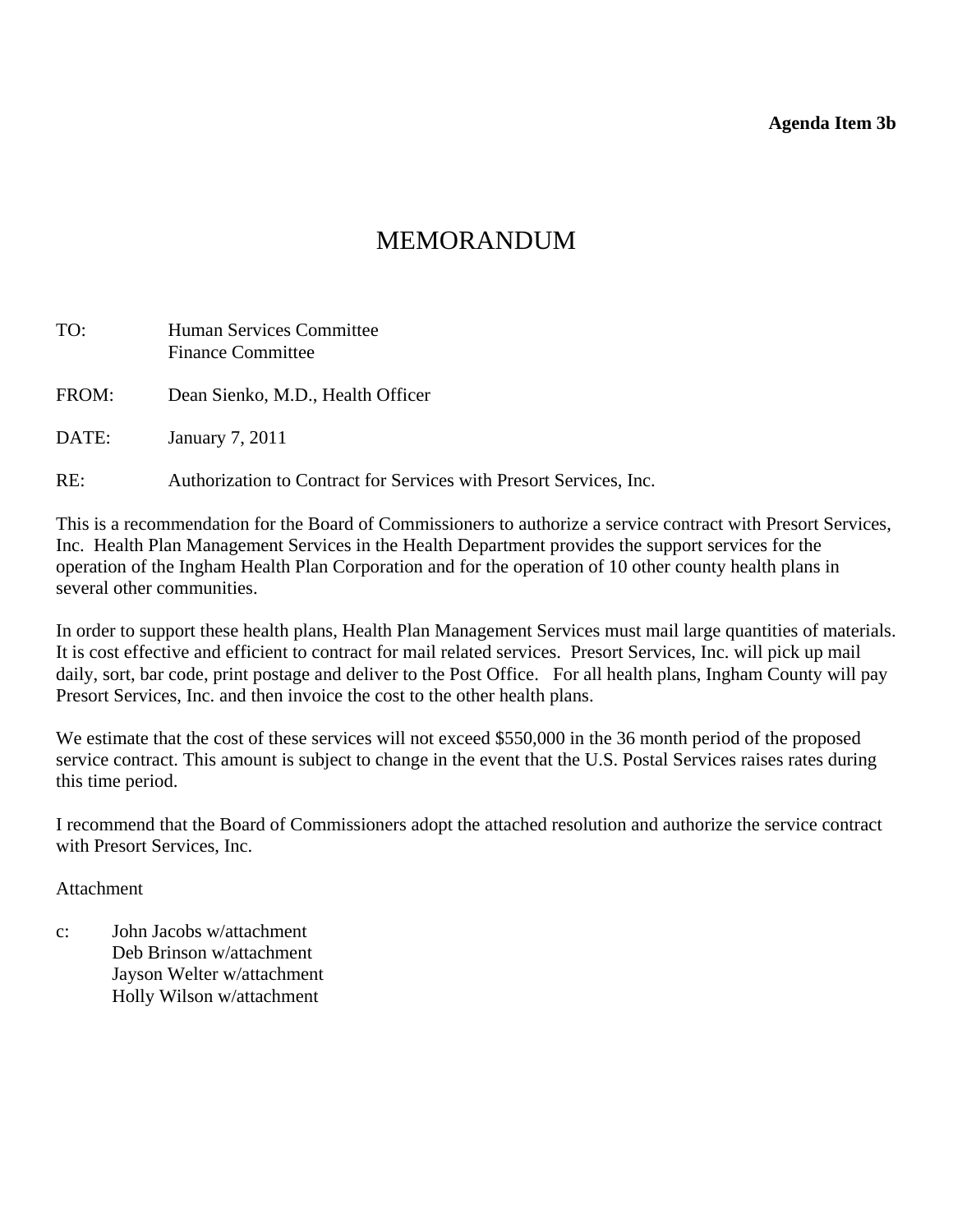# INGHAM COUNTY BOARD OF COMMISSIONERS

## **RESOLUTION TO AUTHORIZE A CONTRACT WITH PRESORT SERVICES, INC.**

WHEREAS, Health Plan Management Services of the Health Department now serves many other communities through contracts with health plan corporations in those communities; and

WHEREAS, Health Plan Management Services must mail large quantities of materials in order to service the health plan; and

WHEREAS, it is cost-effective and efficient to use a service to presort and mail these materials; and

WHEREAS, the cost of these services is paid by Ingham County, but Ingham County is reimbursed by the other health plans; and

WHEREAS, the agreement between Ingham County and Presort Services, Inc. expired on June 30, 2010 and needs to be renewed; and

WHEREAS, the Health Officer has recommended that the Board of Commissioners authorize a contract with Presort Services, Inc.

THEREFORE BE IT RESOLVED, that the Ingham County Board of Commissioners authorizes an agreement with Presort Services, Inc., 5646 Commerce Drive, Lansing, Michigan, for mail related services, which include pick up, sorting, bar coding and delivery to the Post Office.

BE IT FURTHER RESOLVED, that the agreement shall be for the period July 1, 2010 through June 30, 2013, and shall not exceed \$550,000, including the cost of postage.

BE IT FURTHER RESOLVED, that this agreement is intended to support the operation of Health Plan Management Services in the Health Department and that all costs associated with services to health plans in other communities served by the Bureau will be re-billed to those health plans.

BE IT FURTHER RESOLVED, that the Board Chairperson is authorized to sign the agreement after review by the County Attorney.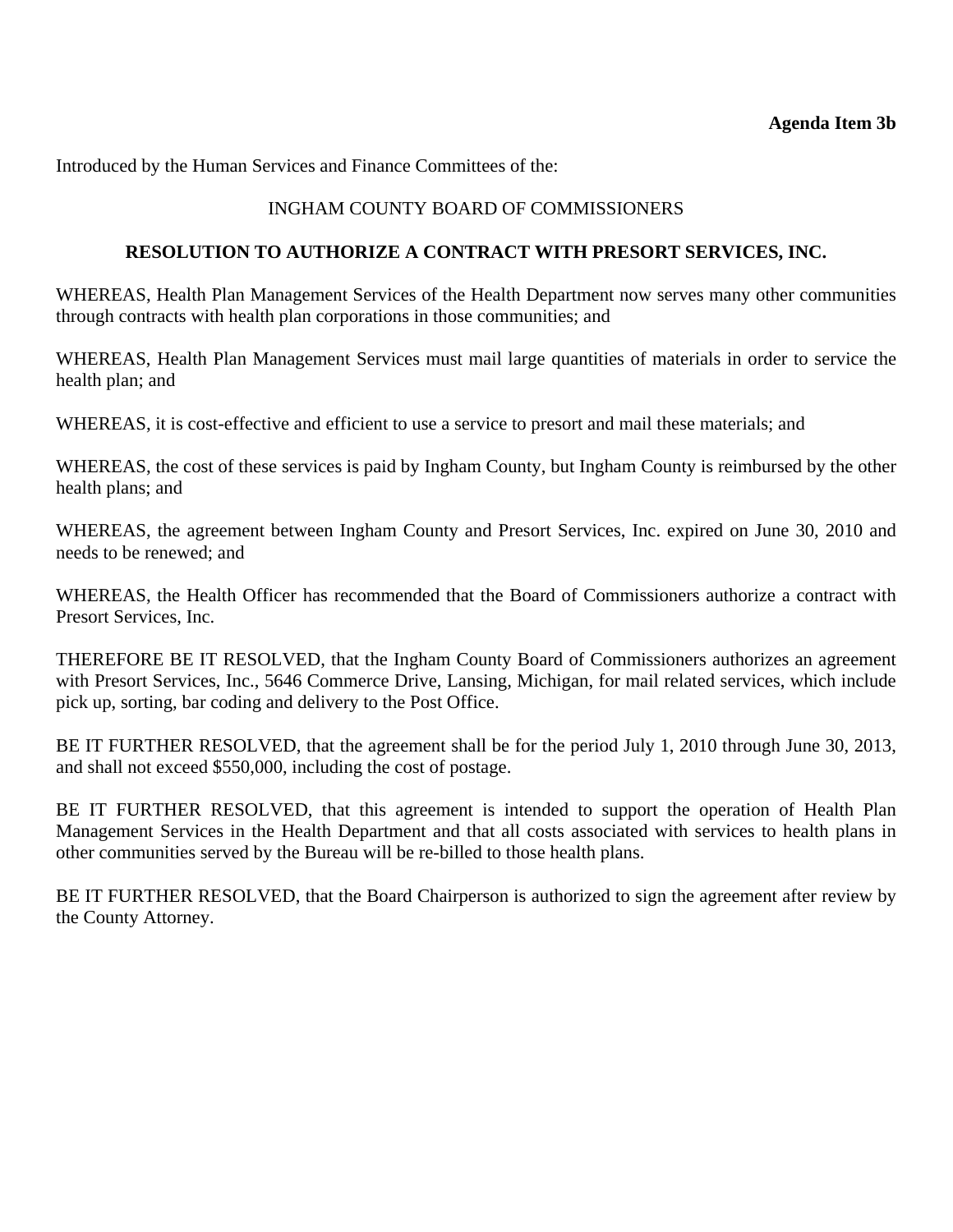<span id="page-10-0"></span>

| <b>Agenda Item Title:</b> | Resolution to Authorize Three Adolescent Health – Child and Adolescent Health<br>Center Grant Agreements with the Michigan Primary Care Association |
|---------------------------|-----------------------------------------------------------------------------------------------------------------------------------------------------|
| <b>Submitted by:</b>      | <b>Health Department</b>                                                                                                                            |
| <b>Committees:</b>        | LE , JD , HS X, CS , Finance X                                                                                                                      |

### **Summary of Proposed Action:**

This resolution authorizes three Adolescent School Based Health Center grant agreements with the Michigan Primary Care Association. Ingham County operates three existing school based services that are supported by State grants. The State has renewed those grants for the period of October 1, 2010 through September 30, 2011, naming the Michigan Primary Care Association as the fiduciary agent.

The goals of these grant agreements are summarized as:

- 1. Increase access to health care services for medically underserved County youth.
- 2. Develop and implement a successful asthma control program for adolescents and their parents through the Otto Community Health Center.
- 3. Increase access to HIV and STI prevention and health education through the Willow Health Center.
- 4. Increase number of uninsured youth and families accessing needed Medicaid services.

## **Financial Implications:**

The award to support the clinical services at the Otto Community Health Center for this period is \$175,000. The award to support the clinical services at Willow Health Center is \$225,000. The award to support peer education (non-clinical) services provided through Willow Health Center is \$100,000. All three of these grant awards were included as revenue in the Health Department's Fiscal Year 2011 budget.

### **Other Implications:**

None.

Staff Recommendation: MAL \_\_ JLN \_\_ TL \_\_ TM \_\_ JC <u>X</u> Staff recommends approval of the resolution.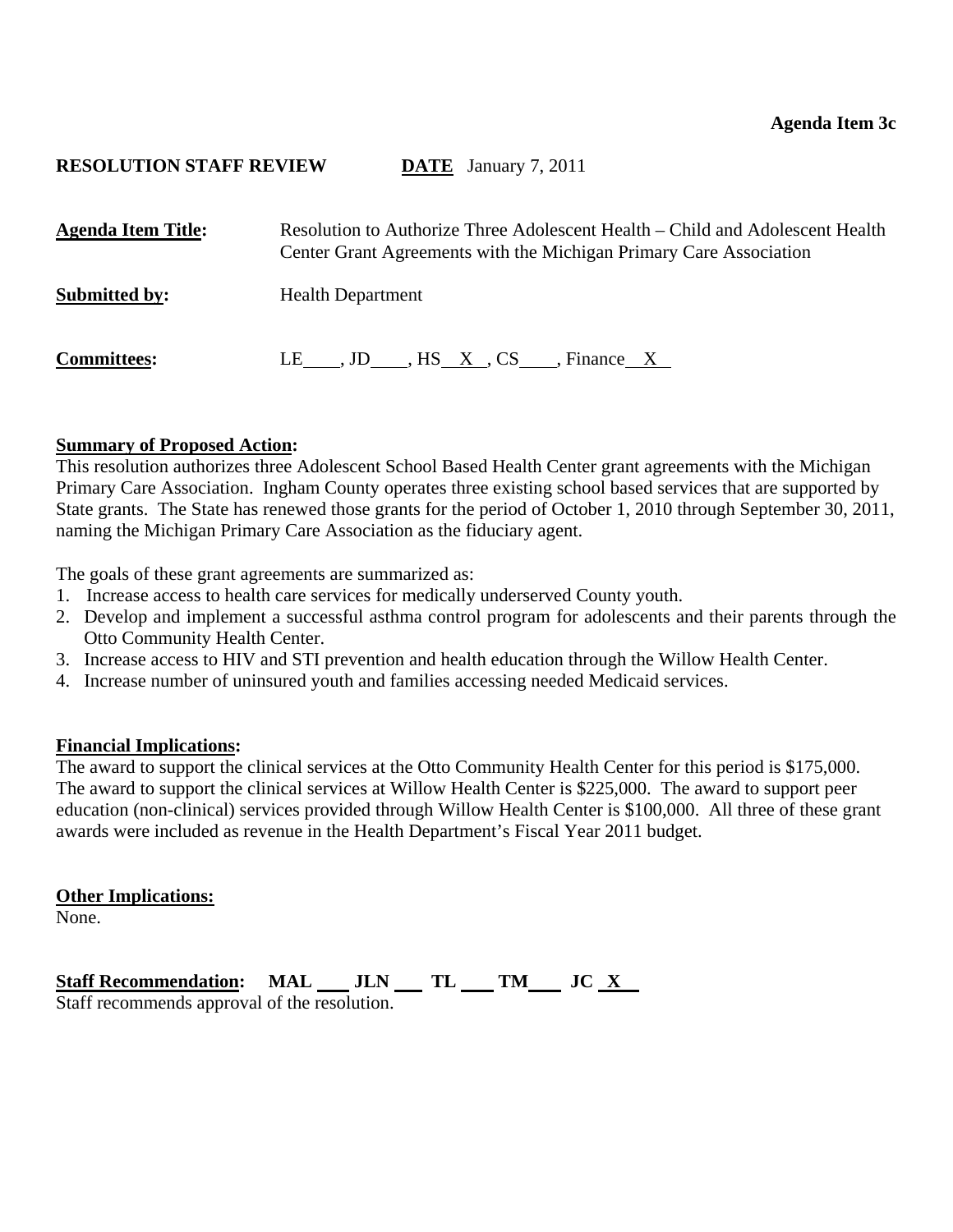| TO:   | Human Services Committee<br><b>Finance Committee</b>                                                                        |
|-------|-----------------------------------------------------------------------------------------------------------------------------|
| FROM: | Dean G. Sienko, M.D., M.S., Health Officer                                                                                  |
| DATE: | January 12, 2011                                                                                                            |
| RE:   | Resolution to Authorize Three Adolescent School Based Health Grant Agreements with<br>the Michigan Primary Care Association |

This is a recommendation to authorize three Adolescent School Based Health Center grant agreements with the Michigan Primary Care Association. Ingham County operates three existing school based services that are supported by State grants. The State has renewed those grants for the period of October 1, 2010 through September 30, 2011, naming the Michigan Primary Care Association as the fiduciary agent.

The award to support the clinical services at the Otto Community Health Center for this period is \$175,000. The award to support the clinical services at Willow Health Center is \$225,000. The award to support peer education (non-clinical) services provided through Willow Health Center is \$100,000. All three of these grant awards were included as revenue in the Health Department's Fiscal Year 2011 budget.

The goals of these grant agreements are summarized as:

- 1. Increase access to health care services for medically underserved County youth.
- 2. Develop and implement a successful asthma control program for adolescents and their parents through the Otto Community Health Center.
- 3. Increase access to HIV and STI prevention and health education through the Willow Health Center.
- 4. Increase number of uninsured youth and families accessing needed Medicaid services.

I recommend that the Board adopt the attached resolution and authorize the three grant agreements with the Michigan Primary Care Association for the period of October 1, 2010 through September 30, 2011.

### **Attachment**

c: Debra Brinson, w/attachment John Jacobs, w/attachment Barbara Mastin, w/attachment Jayson Welter, w/attachment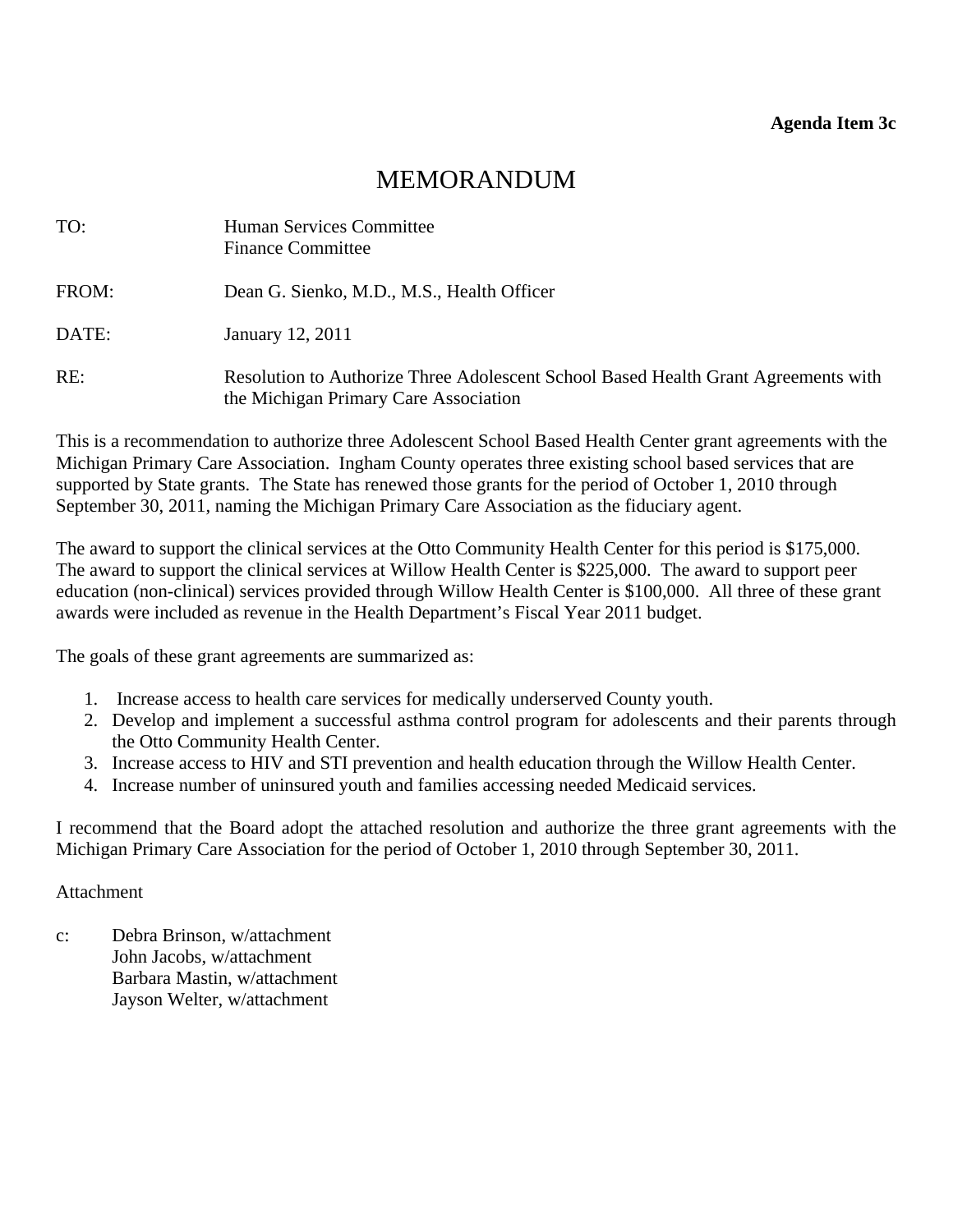## INGHAM COUNTY BOARD OF COMMISSIONERS

## **RESOLUTION TO AUTHORIZE THREE ADOLESCENT HEALTH – CHILD AND ADOLESCENT HEALTH CENTER GRANT AGREEMENTS WITH THE MICHIGAN PRIMARY CARE ASSOCIATION**

WHEREAS, Ingham County operates three child and adolescent health center programs as part of its Community Health Center Network; and

WHEREAS, the State has awarded grants for the period of October 1, 2010 through September 30, 2011 and will use the Michigan Primary Care Association as the fiduciary agent for the contracts; and

WHEREAS, the funds from these three grants are included in the Health Department's 2011 adopted budget; and

WHEREAS, the Health Officer has recommended that the Board authorize the grant agreements.

THEREFORE BE IT RESOLVED, that the Ingham County Board of Commissioners authorizes a grant agreement with the Michigan Primary Care Association for a School Based Health Center Grant – Non-Clinical Model, for services to be delivered through the Willow Health Center, totaling \$100,000 in State funds for the period October 1, 2010 through September 30, 2011.

BE IT FURTHER RESOLVED, that the Ingham County Board of Commissioners authorizes a grant agreement with the Michigan Primary Care Association for a School Based Health Center Grant – Community Based Clinical Model totaling \$225,000 in State funds for the period October 1, 2010 through September 30, 2011 for services to be delivered through the Willow Health Center.

BE IT FURTHER RESOLVED, that the Ingham County Board of Commissioners authorizes a grant agreement with the Michigan Primary Care Association for a School Based Health Center Grant – Community Based Clinical Model totaling \$175,000 in State funds for the period October 1, 2010 through September 30, 2011, for services to be delivered through the Otto Community Health Center.

BE IT FURTHER RESOLVED, that the Board Chairperson is authorized to sign the three grant agreements after review by the County Attorney.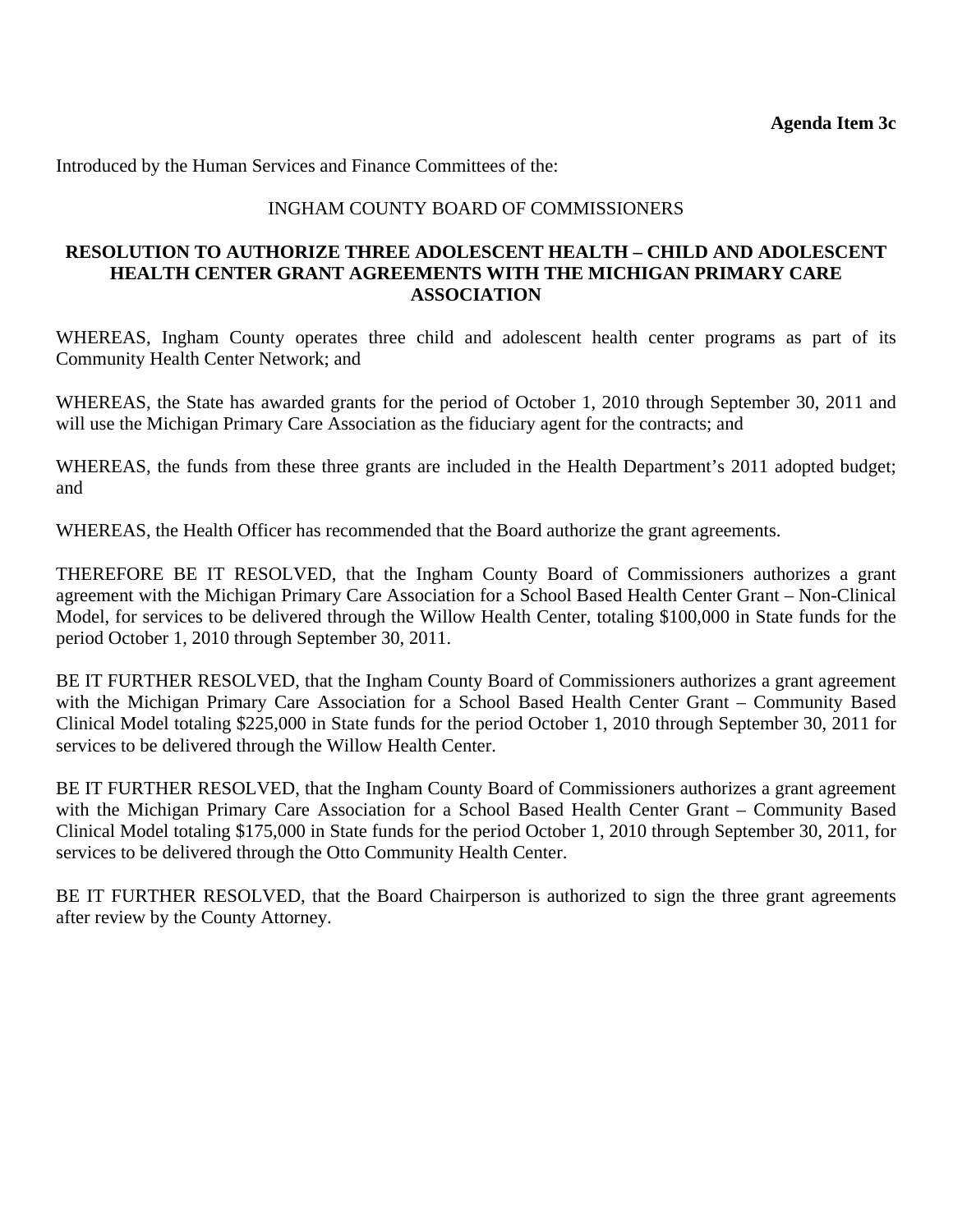<span id="page-13-0"></span>

| <b>Agenda Item Title:</b> | Resolution to Amend Resolution #10-138 to Extend an Agreement with Ingham<br>Intermediate School District / Ingham Birth to Five Great Start Collaborative |
|---------------------------|------------------------------------------------------------------------------------------------------------------------------------------------------------|
| <b>Submitted by:</b>      | <b>Health Department</b>                                                                                                                                   |
| <b>Committees:</b>        | LE , JD , HS X , CS ____, Finance $X$                                                                                                                      |

## **Summary of Proposed Action:**

This resolution amends resolution #10-138 to extend an agreement with Ingham Intermediate School District / Ingham Birth to Five Great Start Collaborative.

Ingham Intermediate School District serves as fiscal agent for the project which is focused on:

- Creating strong relationships between children and parents
- Making sure children have access to high-quality early educational opportunities
- Helping parents become confident and knowledgeable in raising their young children
- Providing home environments for young children that are safe, stable and organized
- Giving children social and emotional skills, as well as good health, to enter school
- Using innovative strategies for outreach to at-risk families
- Helping to assure quality child care by increasing the capacity of child care providers

## **Financial Implications:**

The amendment provides for an increase of up to \$78,802 in additional funding, making the total amount of the contract \$179,668, and the subcontract is extended through September 30, 2011. The additional funding includes \$15,000 for child care scholarships to be administered by the Office for Young Children. The remaining additional dollars will support coaching for day care providers, Play and Learn Groups for parents and young children, parenting classes for teen parents, and home visits to targeted families. This extension will enable the Health Department to continue its work to foster strong families and appropriate youth development. The Department's FY11 budget anticipated revenue from the continuation of the agreement with Ingham Intermediate School District.

**Other Implications:**

None.

Staff Recommendation: MAL JLN TL TM JC X Staff recommends approval of the resolution.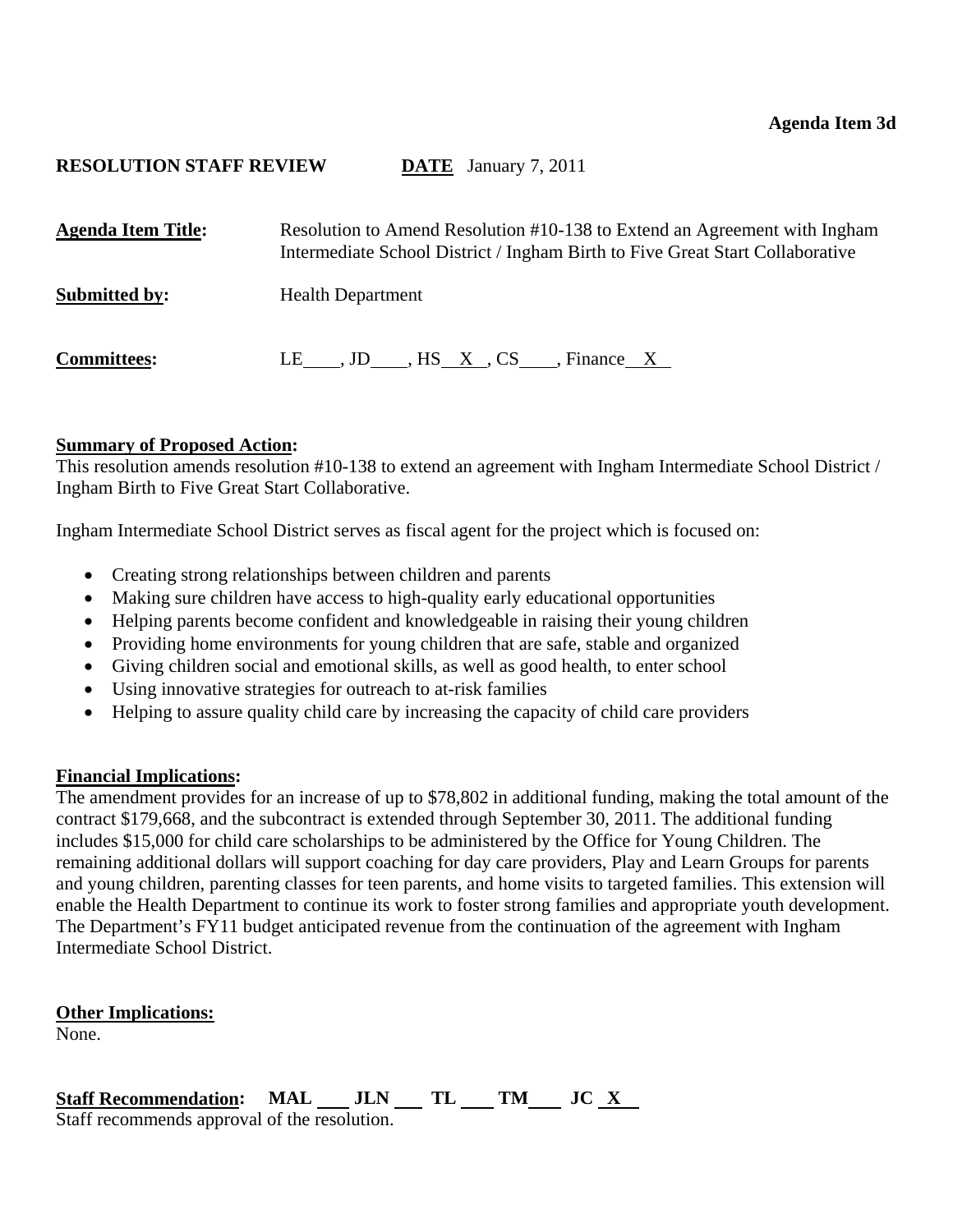| TO:   | Human Services Committee<br><b>Finance Committee</b>                                                                       |
|-------|----------------------------------------------------------------------------------------------------------------------------|
| FROM: | Dean Sienko, MD, MS, Health Officer                                                                                        |
| DATE: | January 12, 2011                                                                                                           |
| RE:   | Authorization to Amend the Agreement with Ingham Intermediate School District – Birth<br>to Five Great Start Collaborative |

The Capital Region Community Foundation, Capital Area United Way, and the R.E. Olds Foundation have jointly invested in a Youth Initiative through a partnership with *Ingham Birth to Five Great Start Collaborative*. Ingham Intermediate School District serves as fiscal agent for the project which is focused on:

- Creating strong relationships between children and parents
- Making sure children have access to high-quality early educational opportunities
- Helping parents become confident and knowledgeable in raising their young children
- Providing home environments for young children that are safe, stable and organized
- Giving children social and emotional skills, as well as good health, to enter school
- Using innovative strategies for outreach to at-risk families
- Helping to assure quality child care by increasing the capacity of child care providers

The Office for Young Children and Family Outreach Services has been providing these services to youth under a contract the Board authorized in Resolution #09-085 and extended in Resolution #10-138.

We received a request from Ingham Intermediate School District on December 22, 2010, for an increase of up to \$78,802 in additional funding, making the total amount of the contract \$179,668, and to extend the subcontract through September 30, 2011. The additional funding includes \$15,000 for child care scholarships to be administered by the Office for Young Children. The remaining additional dollars will support coaching for day care providers, Play and Learn Groups for parents and young children, parenting classes for teen parents, and home visits to targeted families. This extension will enable the Health Department to continue its work to foster strong families and appropriate youth development. The Department's FY11 budget anticipated revenue from the continuation of the agreement with Ingham Intermediate School District.

I recommend that the Board authorize the amendment to the agreement and extend the contract through September 30, 2011.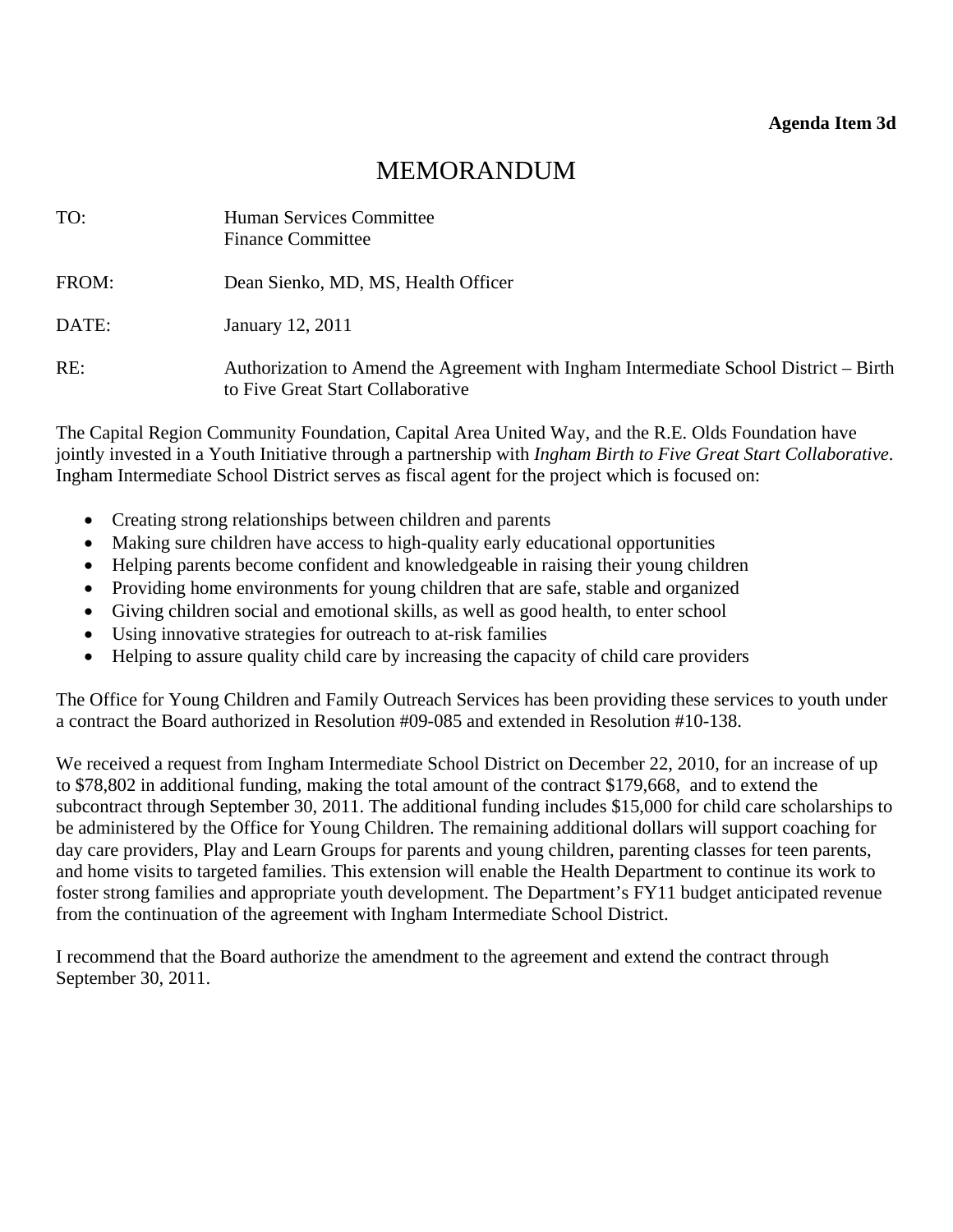# INGHAM COUNTY BOARD OF COMMISSIONERS

## **RESOLUTION TO AMEND RESOLUTION #10-138 TO EXTEND AN AGREEMENT WITH INGHAM INTERMEDIATE SCHOOL DISTRICT/ INGHAM BIRTH TO FIVE GREAT START COLLABORATIVE**

WHEREAS, the Capital Region Community Foundation, the Capital Area United Way, and the R. E. Olds Foundation have provided funding to Ingham Intermediate School District for a Youth Initiative in collaboration with the Ingham Birth to Five Great Start Collaborative; and

WHEREAS, several Health Department units including Family Outreach Services and Office for Young Children provide services to youth; and

WHEREAS, the Board of Commissioners authorized an agreement with Ingham Intermediate School District to provide services and scholarships related to the Ingham Birth to Five Great Start Collaborative Youth Initiative in Resolution #09-085; and

WHEREAS, the agreement was extended in Resolution #10-138; and

WHEREAS, Ingham Intermediate School District has again requested to increase funding and extend the agreement's time period.

THEREFORE BE IT RESOLVED, that the Ingham County Board of Commissioners authorizes an amendment to the agreement with the Ingham Intermediate School District, increasing the amount of the agreement by \$78,802 to adjust the total amount of the agreement to \$179,668.

BE IT FURTHER RESOLVED, that the amended amount of funding includes an increase of \$15,000 for childcare scholarships made by the Office for Young Children in accordance with established procedures making the total amount up to \$55,000.

BE IT FURTHER RESOLVED, that the contract period is extended through September 30, 2011.

BE IT FURTHER RESOLVED, that the Controller/Administrator is authorized to make any necessary budget adjustments.

BE IT FURTHER RESOLVED, that the Board Chairperson and County Clerk are authorized to sign the subcontracts after review as to form by the County Attorney.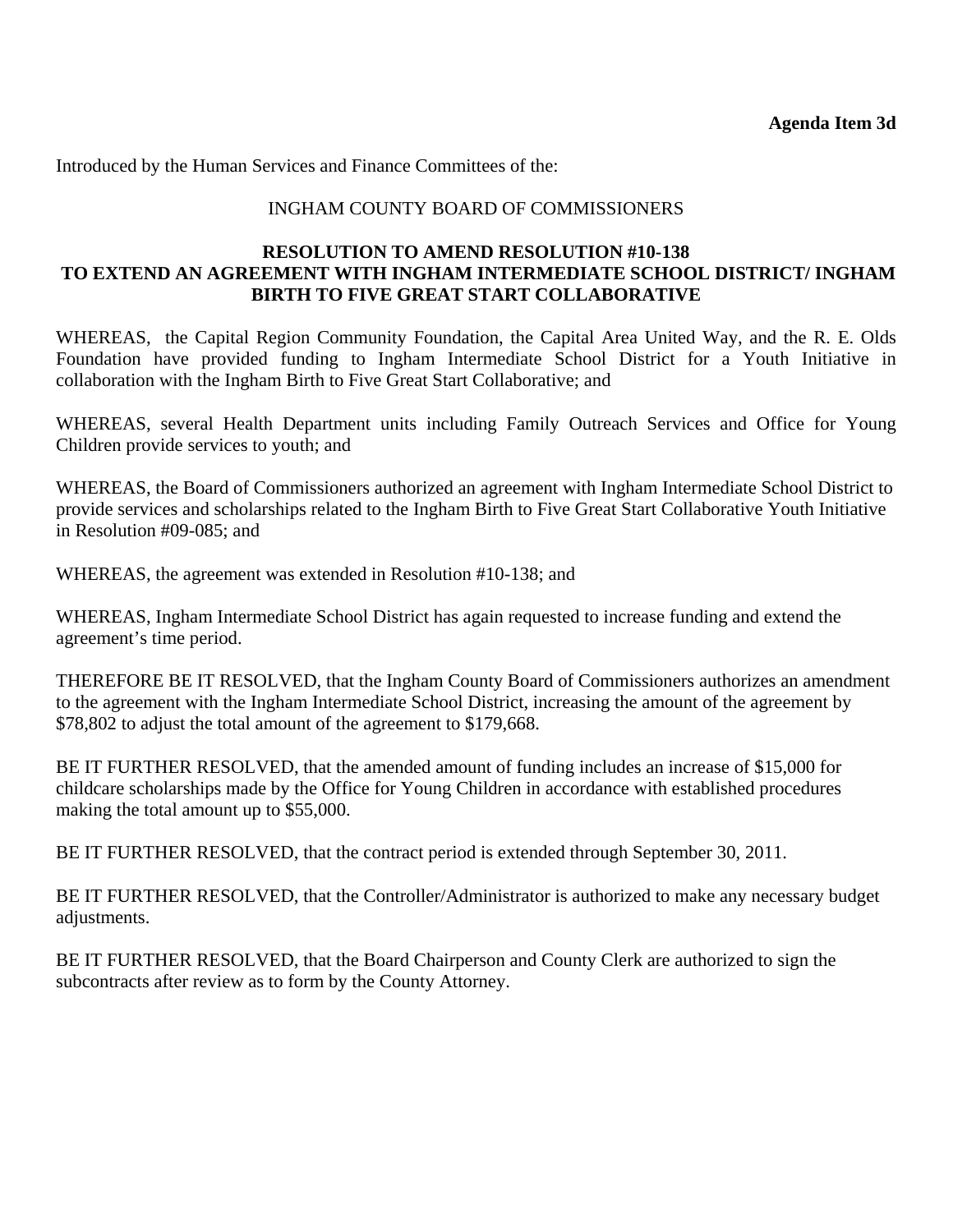<span id="page-16-0"></span>

| <b>Agenda Item Title:</b> | Resolution to Authorize an Agreement with Eaton Intermediate School District to<br>Prevent and Reduce Tobacco Use and Alcohol Abuse in Ingham County |
|---------------------------|------------------------------------------------------------------------------------------------------------------------------------------------------|
| <b>Submitted by:</b>      | <b>Health Department</b>                                                                                                                             |
| <b>Committees:</b>        | LE , JD , HS X, CS , Finance X                                                                                                                       |

## **Summary of Proposed Action:**

This resolution authorizes an agreement with the Eaton Intermediate School District to prevent and reduce tobacco use and alcohol abuse in Ingham County, utilizing a grant from Mid-South Substance Abuse Commission to carry out activities contained in the Ingham Substance Abuse Prevention Coalition (ISAPC) Implementation Plan.

The activities to be performed by the Health Department in FY2011 include:

- Providing assistance for a prescription drug disposal event in Ingham County.
- Training health care providers in all Health Department clinics on the substance abuse referral system and Screening, Brief Intervention, and Treatment Protocol.
- Coordinating media training opportunities for Ingham County youth and producing public service announcements to be shared with schools and community groups.
- Developing a training manual on checking ID's for alcohol and tobacco vendors.
- Developing a model follow-up protocol for stores which have sold alcohol or tobacco to minors.
- Providing vendor education to all licensed tobacco vendors in Ingham County and serving as the Designated Youth Tobacco Use Representative.
- Developing informational materials and educating policy makers on the benefits of designating tobacco tax revenue for health programs.
- Providing training for clerks who have made a first sale of tobacco to a minor in lieu of their first fine.

### **Financial Implications:**

EISD will reimburse the County for up to \$31,666 for the activities. Revenue from this agreement was anticipated in the projections for the Department's FY2011 budget.

### **Other Implications:**

None.

# Staff Recommendation: MAL \_\_ JLN \_\_ TL \_\_ TM \_\_ JC <u>X</u>

Staff recommends approval of the resolution.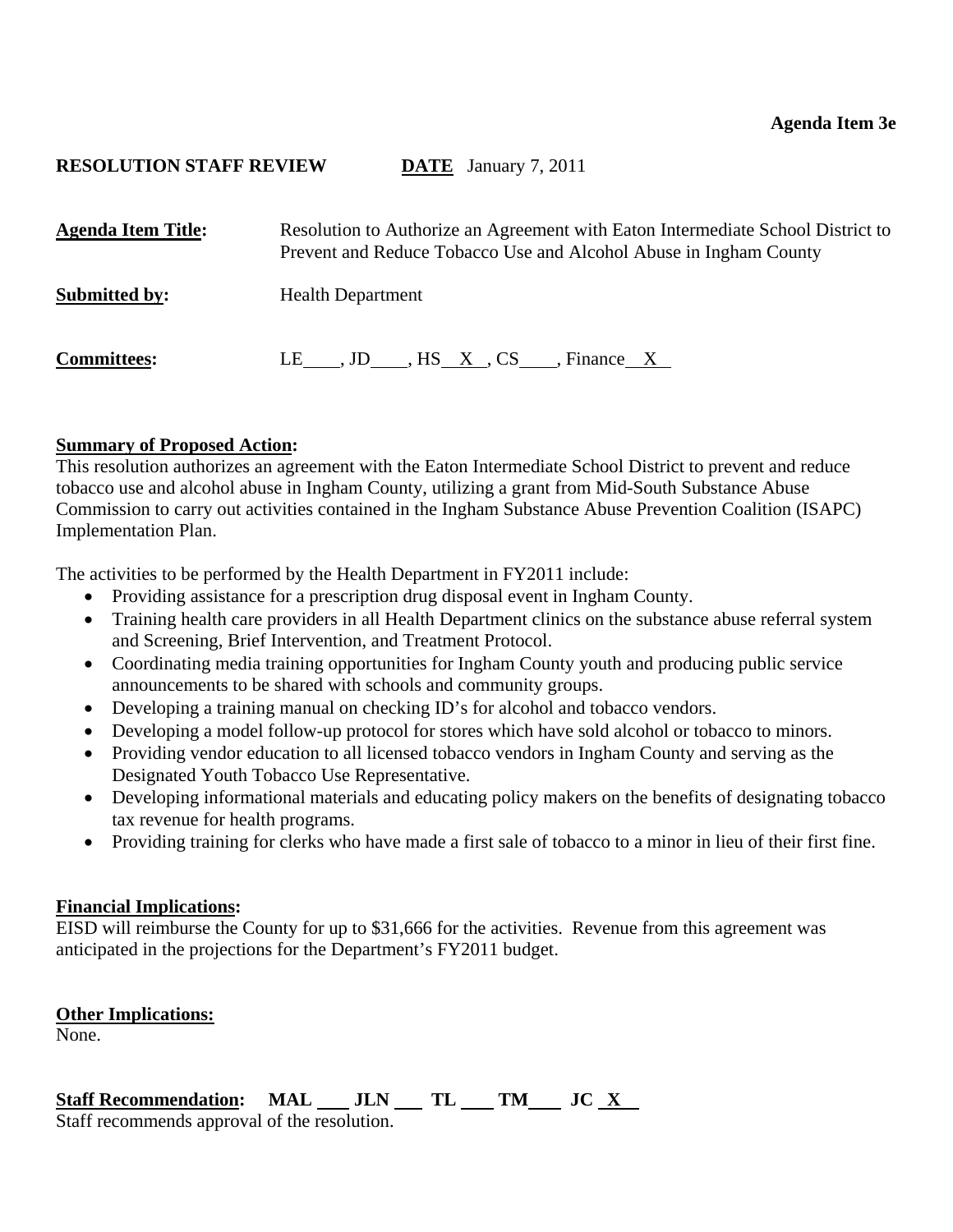### **Agenda Item 3e**

#### **MEMORANDUM**

| TO:   | Human Services Committee<br><b>Finance Committee</b> |
|-------|------------------------------------------------------|
| FROM: | Dean Sienko, M.D., M.S., Health Officer              |
| DATE: | January 6, 2011                                      |
| RE:   | Agreement with Eaton Intermediate School District    |

The Health Department is strongly committed to preventing and reducing tobacco use and alcohol abuse in our community. The Department is an active member of the Ingham Substance Abuse Prevention Coalition (ISAPC) which is dedicated to effective prevention services through comprehensive collaboration. Eaton Intermediate School District (EISD) provides administrative and staff support to ISAPC.

Utilizing a grant from Mid-South Substance Abuse Commission, the EISD contracts each year with community partners, including the Health Department, to carry out activities contained in the ISAPC Implementation Plan. The Health Department has contracted with EISD for this work since FY2008.

The activities to be performed by the Health Department in FY2011 include:

- Providing assistance for a prescription drug disposal event in Ingham County.
- Training health care providers in all Health Department clinics on the substance abuse referral system and Screening, Brief Intervention, and Treatment Protocol.
- Coordinating media training opportunities for Ingham County youth and producing public service announcements to be shared with schools and community groups.
- Developing a training manual on checking ID's for alcohol and tobacco vendors.
- Developing a model follow-up protocol for stores which have sold alcohol or tobacco to minors.
- Providing vendor education to all licensed tobacco vendors in Ingham County and serving as the Designated Youth Tobacco Use Representative.
- Developing informational materials and educating policy makers on the benefits of designating tobacco tax revenue for health programs.
- Providing training for clerks who have made a first sale of tobacco to a minor in lieu of their first fine.

These activities are highly consistent with other prevention work undertaken by the Health Department. EISD will reimburse the County for up to \$31,666.00 for the activities. Documentation for this agreement (covering October, 2010 through September, 2011) was received from the funder in December, 2010. Revenue from this agreement was anticipated in the projections for the Department's FY2011 budget.

The attached resolution will authorize the agreement with Eaton Intermediate School District. I recommend adoption of this resolution.

#### Attachment

c: John Jacobs w/attachment Bob Townsend w/attachment Renee Canady w/attachment Melany Mack w/attachment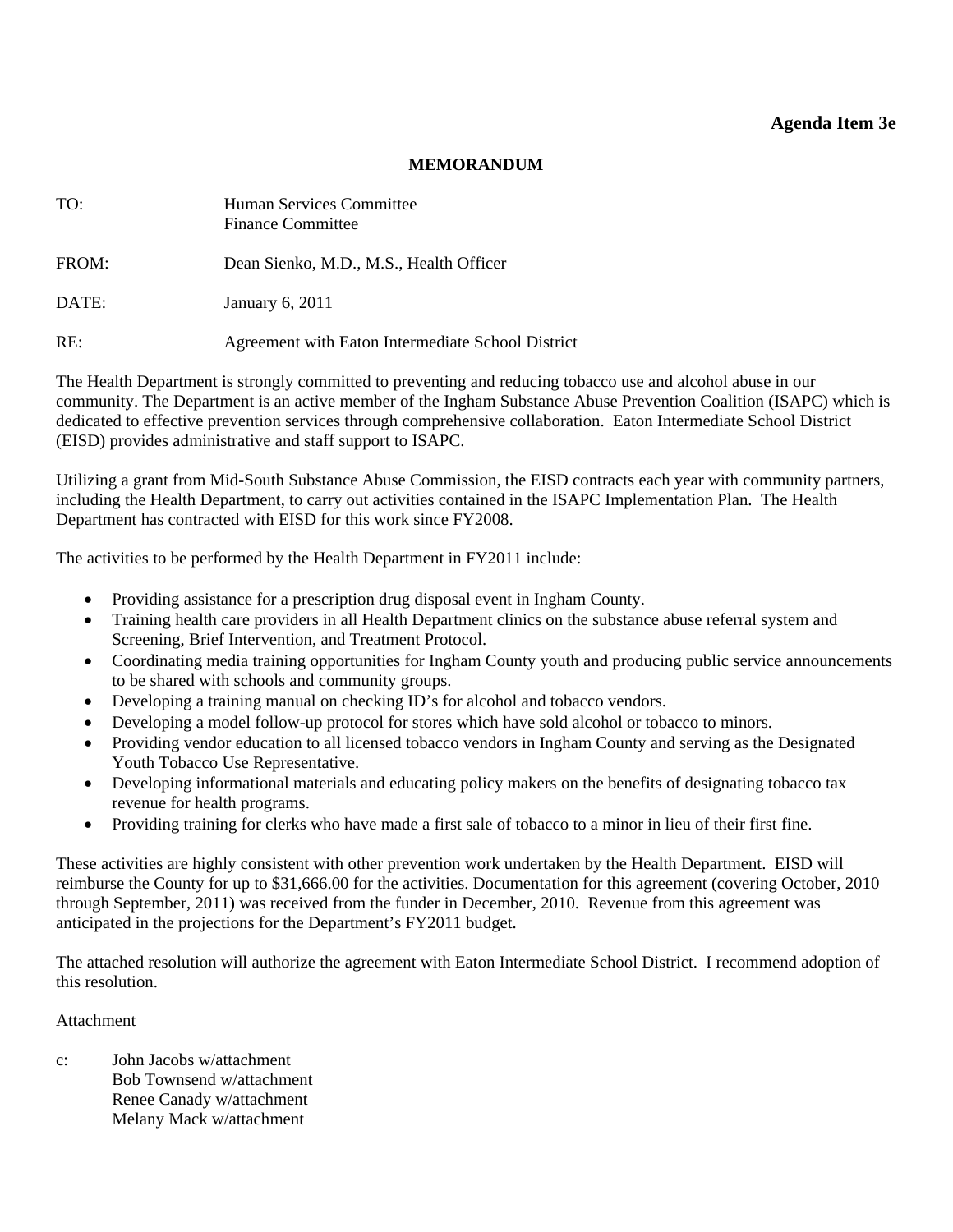# INGHAM COUNTY BOARD OF COMMISSIONERS

# **RESOLUTION TO AUTHORIZE AN AGREEMENT WITH EATON INTERMEDIATE SCHOOL DISTRICT TO PREVENT AND REDUCE TOBACCO USE AND ALCOHOL ABUSE IN INGHAM COUNTY**

WHEREAS, Eaton Intermediate School District provides administrative support for the Ingham Substance Abuse Prevention Coalition to collaborate and advocate for stronger prevention measures for the access and availability of tobacco and alcohol; and

WHEREAS, Ingham Substance Abuse Prevention Coalition's Implementation Plan for FY2011 includes several outcomes targeted to prevent and reduce tobacco use and alcohol abuse in Ingham County; and

WHEREAS, the Ingham County Health Department is committed to preventing and reducing the use of tobacco and alcohol abuse; and

WHEREAS, the Ingham County Health Department has been requested to perform activities related to tobacco and alcohol prevention and reduction in the Ingham Substance Abuse Prevention Coalition's Implementation Plan; and

WHEREAS, Eaton Intermediate School District has agreed to reimburse the County for up to \$31,666.00 for performance of such activities.

THEREFORE BE IT RESOLVED, that the Ingham County Board of Commissioners authorizes entering into an agreement with Eaton Intermediate School District for up to \$31,666.00 to engage in the tobacco and alcohol prevention and reduction activities.

BE IT FURTHER RESOLVED, the contract period shall be from October 1, 2010 through September 30, 2011.

BE IT FURTHER RESOLVED, that the Chairperson of the Ingham County Board of Commissioners is authorized to sign the agreement after it is approved as to form by the County Attorney.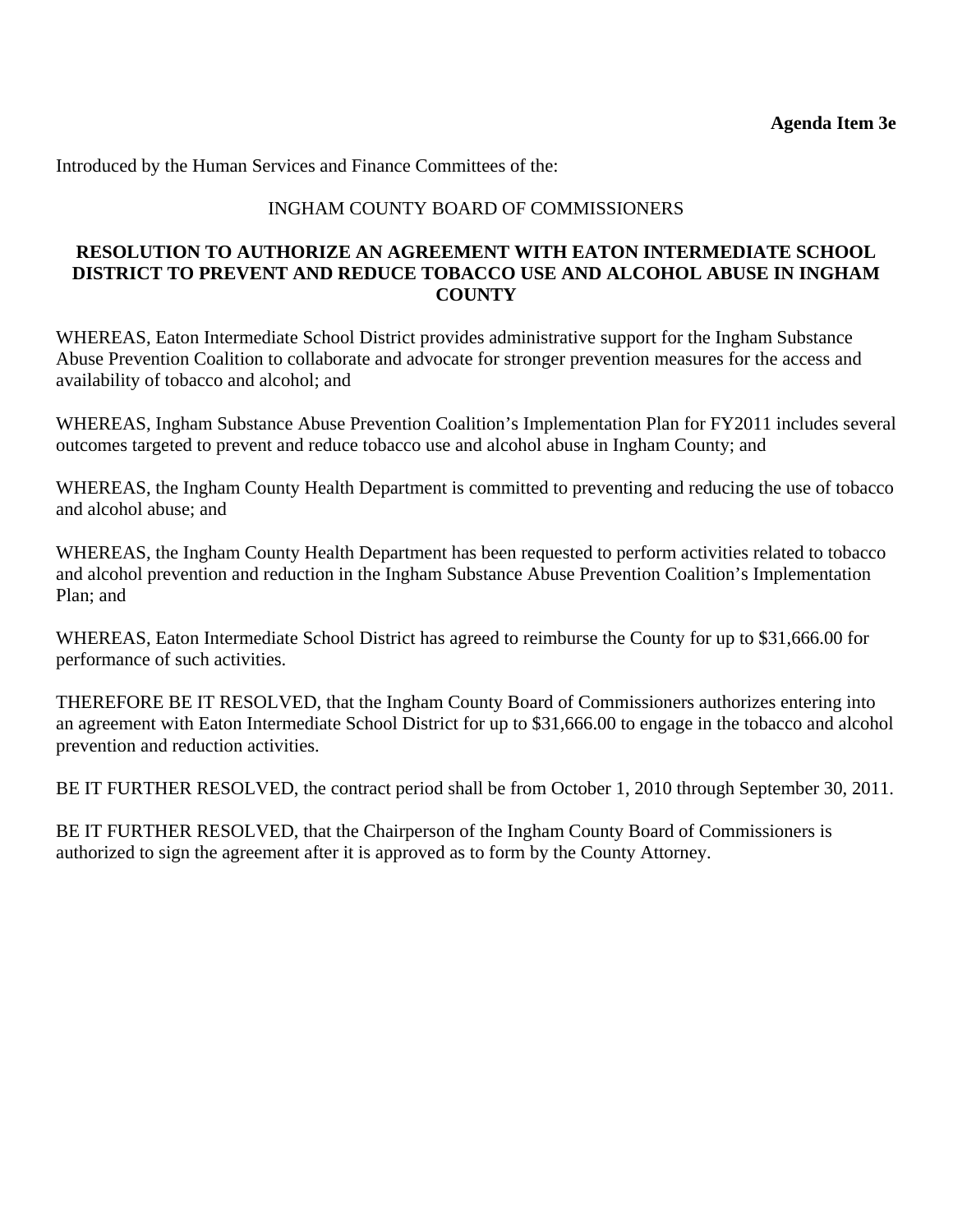<span id="page-19-0"></span>

| <b>Agenda Item Title:</b> | Resolution to Authorize an Agreement with Midland County Educational<br>Services Agency for Services Associated with the Great Start Regional Child<br>Care Resource Center - Central and Eastern Regions |
|---------------------------|-----------------------------------------------------------------------------------------------------------------------------------------------------------------------------------------------------------|
| <b>Submitted by:</b>      | <b>Health Department</b>                                                                                                                                                                                  |
| <b>Committees:</b>        | LE____, JD_____, HS__X__, CS_____, Finance X                                                                                                                                                              |

## **Summary of Proposed Action:**

This resolution authorizes an agreement with the Midland County Educational Services Agency for services associated with the Great Start Regional Child Care Resource Center—Central and Eastern Regions.

The scope of work shall include the following services:

- Coordinate program communication and outreach
- Perform the duties and responsibilities of the Central/Eastern Region Program Director
- Coordinate professional development opportunities for licensed and registered child care providers and relative and day care aide (unlicensed) providers
- Provide support services and resources to child care providers
- Provide assistance to families choosing quality child care
- Provide assistance to families searching for child care and to providers updating records on the Great Start Connect database
- Provide data and evaluation reports as specified in the agreement
- Maintain a regional resource hub satellite in Portland, Michigan

## **Financial Implications:**

Through this proposed agreement, MCESA will pay Ingham County up to \$600,000 to complete the scope of work. The following specific staff time will be included in the compensated amount:

.95FTE to serve in the role of Great Start Regional Child Care Center Program Director .75FTE to serve as Training, Professional Development, and Coaching Coordinator .50FTE to serve as Early Childhood Infant/Toddler Consultant

In addition to the specific staff time outlined above, MCESA will reimburse the full cost of providing the scope of work and deliverables associated with operating the Central and Eastern Great Start Regional Child Care Center offices.

The term of the Agreement will be October 1, 2010 through September 30, 2011. The Health Department's FY2011 budget anticipated the provision of these services and receipt of these funds.

## **Other Implications:**

None.

# Staff Recommendation: MAL JLN TL TM JC X

Staff recommends approval of the resolution.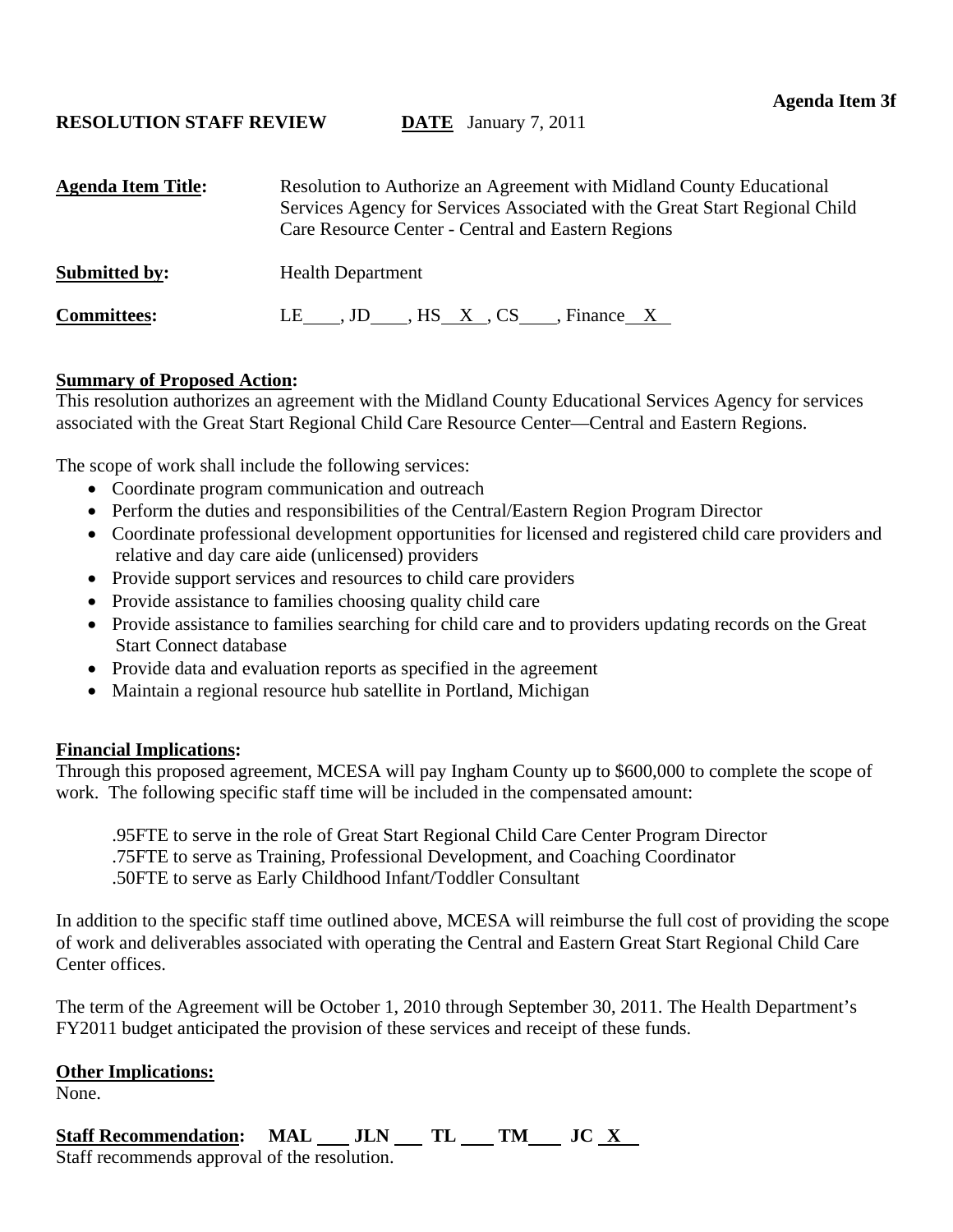| TO:   | Human Services Committee<br><b>Finance Committee</b>                                                                                                                                                        |
|-------|-------------------------------------------------------------------------------------------------------------------------------------------------------------------------------------------------------------|
| FROM: | Dean Sienko, MD., MS., Health Officer                                                                                                                                                                       |
| DATE: | January 6, 2011                                                                                                                                                                                             |
| RE:   | Resolution to Authorize an Agreement with the Midland County Educational Services Agency<br>for Services Associated with the Great Start Regional Child Care Resource Center-Central and<br>Eastern Regions |

Resolution #09-275 authorized an agreement with Midland County Educational Services Agency (MCESA) securing the services of the Office for Young Children (OYC) to develop the Great Start Central Region Child Care Quality Implementation Plan. Resolution #10-074 authorized an agreement with MCESA to complete the scope of work in the Implementation Plan. Resolution #10-272 authorized an amendment to the contract to include additional duties related to the Great Start Eastern Region Child Care and Early Learning Resource Center. MCESA has proposed a new agreement for FY2011 to complete the scope of work in both the Central and Eastern Region Plans.

The scope of work shall include the following services:

- Coordinate program communication and outreach
- Perform the duties and responsibilities of the Central/Eastern Region Program Director
- Coordinate professional development opportunities for licensed and registered child care providers and relative and day care aide (unlicensed) providers
- Provide support services and resources to child care providers
- Provide assistance to families choosing quality child care
- Provide assistance to families searching for child care and to providers updating records on the Great Start Connect database
- Provide data and evaluation reports as specified in the agreement
- Maintain a regional resource hub satellite in Portland, Michigan

These services will be funded by the Great Start Collaborative Grant that MCESA has received from the Early Childhood Investment Corporation (ECIC). All staff time, mileage, rent for a regional resource hub satellite, and costs for printing, mailing, and supplies associated with Central and Eastern Region activities will be paid by grant funds. No Ingham County General Fund dollars will be used for this work.

Through this proposed agreement, MCESA will pay Ingham County up to \$600,000.00 to complete the scope of work. The following specific staff time will be included in the compensated amount:

.95FTE to serve in the role of Great Start Regional Child Care Center Program Director .75FTE to serve as Training, Professional Development, and Coaching Coordinator .50FTE to serve as Early Childhood Infant/Toddler Consultant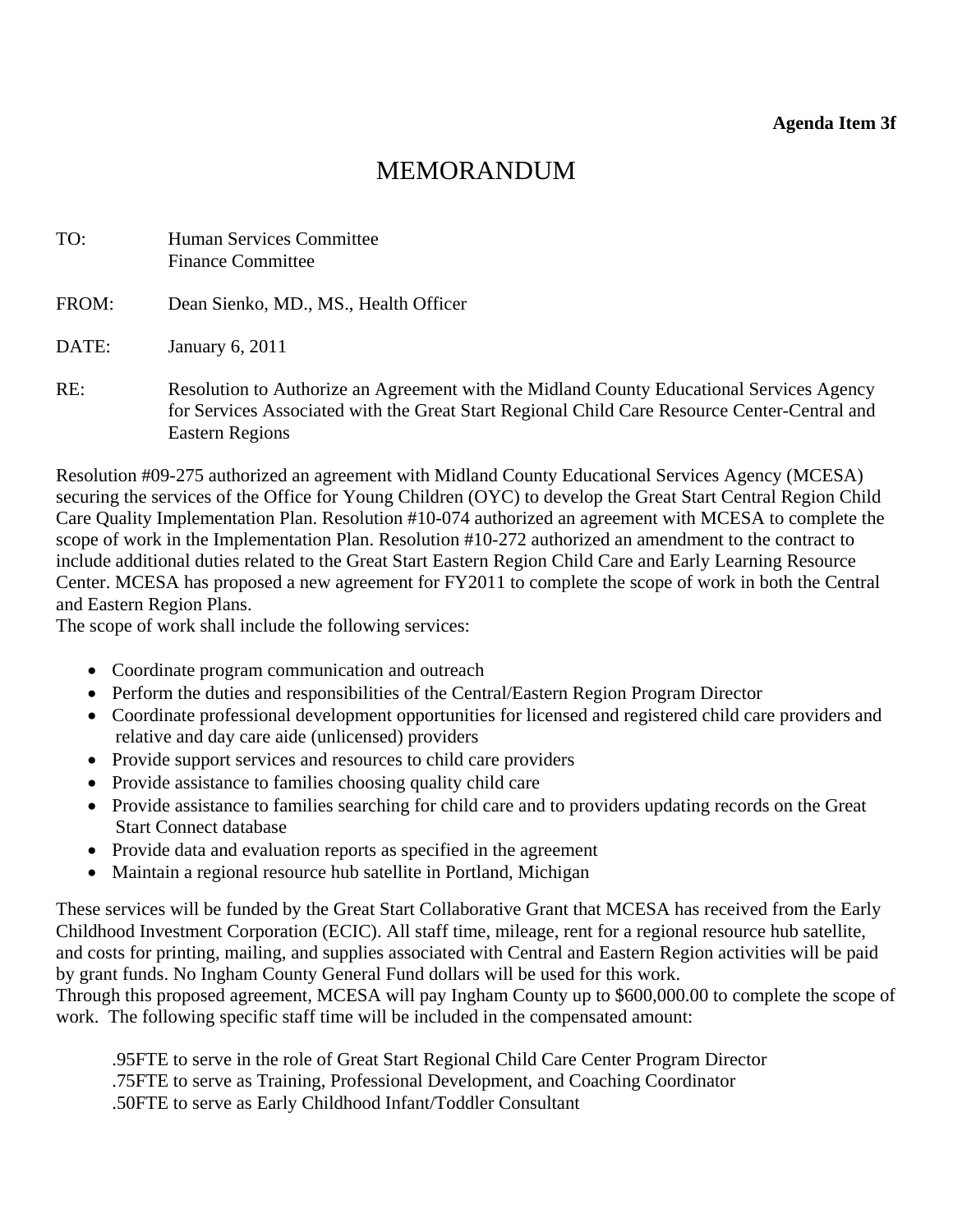In addition to the specific staff time outlined above, MCESA will reimburse the full cost of providing the scope of work and deliverables associated with operating the Central and Eastern Great Start Regional Child Care Center offices.

The term of the Agreement will be October 1, 2010 through September 30, 2011. The Health Department's FY2011 budget anticipated the provision of these services and receipt of these funds. I recommend the Board of Commissioners adopt the attached resolution and authorize an agreement with Midland County Educational Services Agency.

c: John Jacobs w/ attachment Renee Canady w/attachment Melany Mack w/ attachment Barb Monroe w/ attachment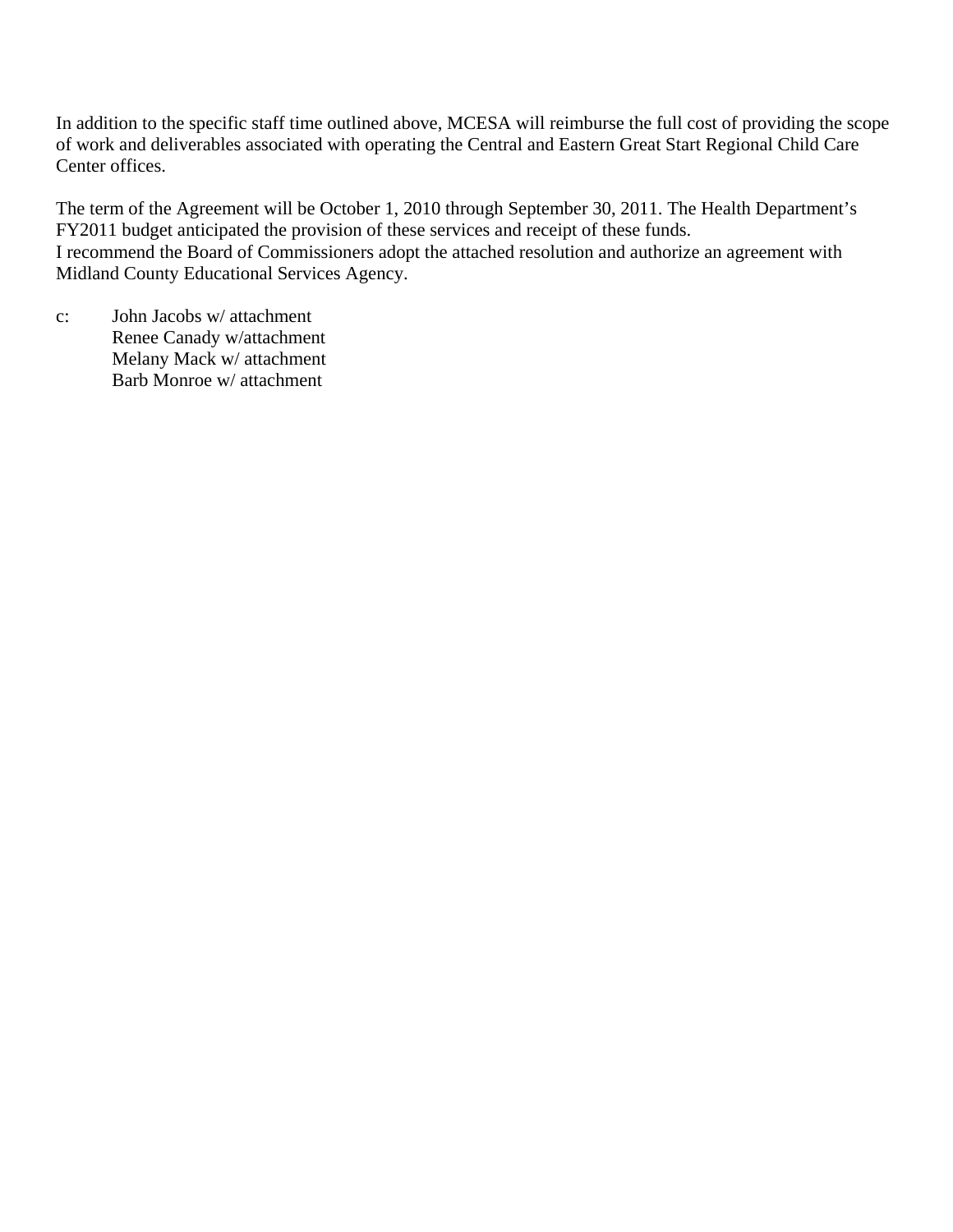# INGHAM COUNTY BOARD OF COMMISSIONERS

# **RESOLUTION TO AUTHORIZE AN AGREEMENT WITH MIDLAND COUNTY EDUCATIONAL SERVICES AGENCY FOR SERVICES ASSOCIATED WITH THE GREAT START REGIONAL CHILD CARE RESOURCE CENTER - CENTRAL AND EASTERN REGIONS**

WHEREAS, Resolution #09-275 authorized an agreement with Midland County Educational Services Agency (MCESA) to develop the Great Start Central Region Child Care Quality Implementation Plan (the Plan); and

WHEREAS, Resolution #10-074 authorized an agreement with MCESA to complete the scope of work in the Plan; and

WHEREAS, Resolution #10-272 authorized an amendment to the contract to include additional duties related to the Great Start Eastern Region Child Care and Early Learning Resource Center; and

WHEREAS, MCESA has proposed a new agreement for FY2011 to complete the scope of work in the Implementation Plans for the Central and Eastern Regions; and

WHEREAS, the scope of work shall include the following services:

- Coordinating program communication and outreach
- Performing the duties and responsibilities of the Central/Eastern Region Program Director
- Coordinating professional development opportunities for licensed and registered child care providers and relative and day care aide (unlicensed) providers
- Providing support services and resources to child care providers
- Providing assistance to families choosing quality child care
- Providing assistance to families searching for child care and to providers updating records on the Great Start Connect database
- Providing data and evaluation reports as specified in the agreement
- Maintaining a regional resource hub satellite in Portland, Michigan

WHEREAS, the services listed in the scope of work will be funded by the Great Start Collaborative Grant that MCESA has received from the Early Childhood Investment Corporation (ECIC); and

WHEREAS, MCESA shall pay Ingham County up to \$600,000 for completing the scope of work; and

WHEREAS, all staff time, mileage, rent for a regional resource hub satellite, and costs for printing, mailing, and supplies associated with Central and Eastern Region activities will be paid by grant funds; and

WHEREAS, the term of the Agreement shall be October 1, 2010 through September 30, 2011; and

WHEREAS, the Health Department's 2011 Budget anticipates providing these services and receiving these funds.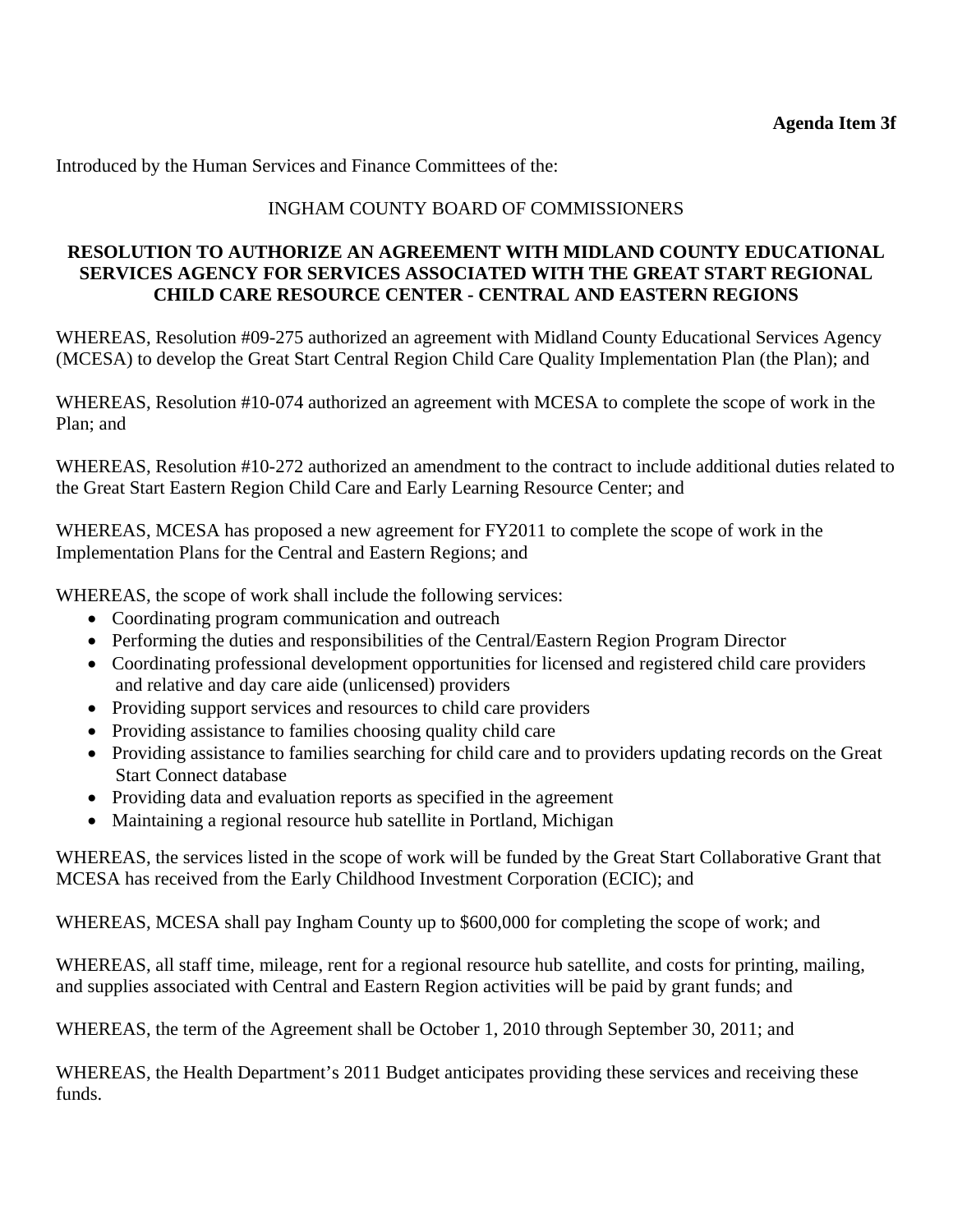THEREFORE BE IT RESOLVED, that the Ingham County Board of Commissioners authorizes an agreement with Midland County Educational Services Agency (MCESA) to complete the scope of work for the Central and Eastern Region Child Care Quality Implementation Plans.

BE IT FURTHER RESOLVED, that a lease with Portland Church of the Nazarene to house the regional resource hub satellite is authorized.

BE IT FURTHER RESOLVED, that the period of the agreement shall be October 1, 2010 through September 30, 2011.

BE IT FURTHER RESOLVED, that MCESA shall reimburse Ingham County up to \$600,000 for completing the scope of work of the Implementation Plans.

BE IT FURTHER RESOLVED, that the Board Chairperson is authorized to sign the agreement after review by the County Attorney.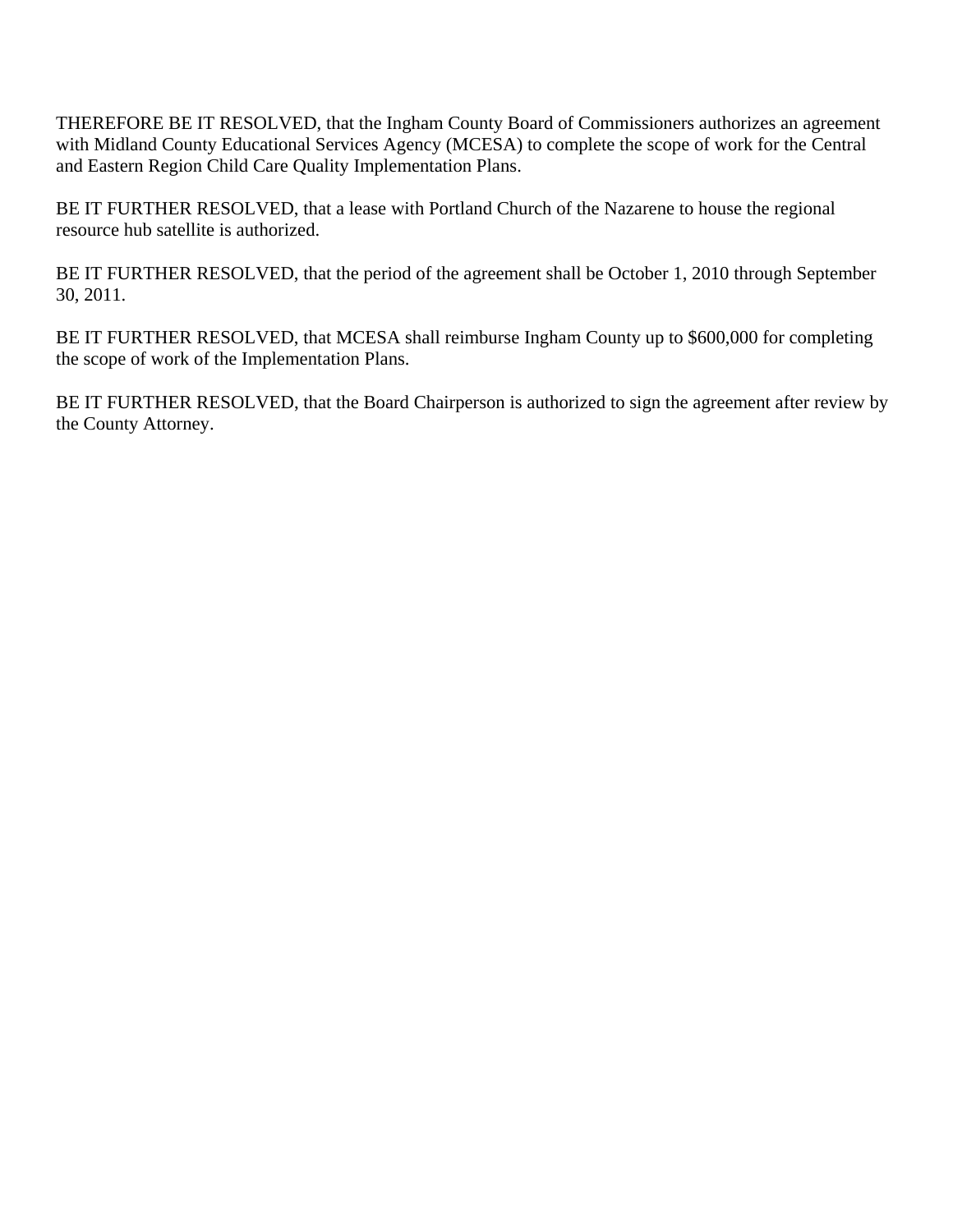<span id="page-24-0"></span>

| <b>Agenda Item Title:</b> | Resolution to Enter into a Michigan Groundwater Stewardship Program (MGSP)<br>Clean Sweep Program Agreement with the Michigan Department of Agriculture |
|---------------------------|---------------------------------------------------------------------------------------------------------------------------------------------------------|
| <b>Submitted by:</b>      | <b>Health Department</b>                                                                                                                                |
| <b>Committees:</b>        | LE , JD , HS X, CS , Finance X                                                                                                                          |

## **Summary of Proposed Action:**

This resolution authorizes an agreement with the Michigan Department of Agriculture for the period of October 1, 2010 through September 30, 2011. This agreement allows Ingham County Health Department to collect pesticides from any end-user of pesticides who resides in the state.

## **Financial Implications:**

The Michigan Department of Agriculture will reimburse the Health Department up to \$15,000 for costs associated with the collection, transportation and disposal of pesticides.

**Other Implications:** None.

Staff Recommendation: MAL JLN TL TM JC X Staff recommends approval of the resolution.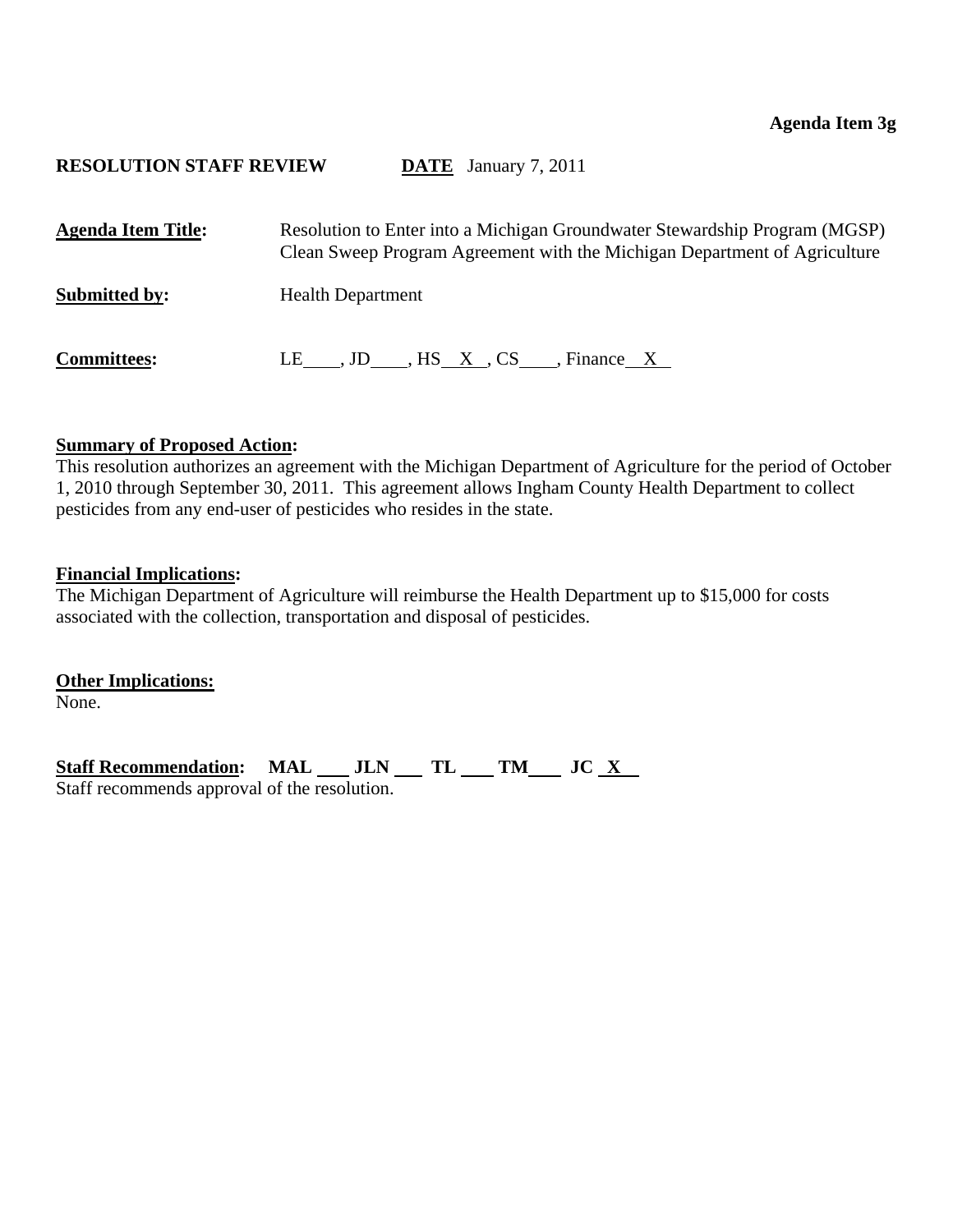| TO:   | <b>Human Services Committee</b><br><b>Finance Committee</b>                                                                                                    |
|-------|----------------------------------------------------------------------------------------------------------------------------------------------------------------|
| FROM: | Dean Sienko, M.D., M.S., Health Officer                                                                                                                        |
| DATE: | January 6, 2011                                                                                                                                                |
| RE:   | Recommendation to enter into a Michigan Groundwater<br>Stewardship Program (MGSP) Clean Sweep Program Agreement<br>with the Michigan Department of Agriculture |

The Michigan Department of Agriculture has agreed to pay Ingham County up to \$15,000 in a continuing agreement with the Michigan Groundwater Stewardship Program (MGSP) Clean Sweep Program Agreement with the Michigan Department of Agriculture. This agreement allows Ingham County Health Department to collect pesticides from any end-user of pesticides who resides in the state. The term of the agreement is October 1, 2010 through September 30, 2011.

I recommend the Board of Commissioners adopt the attached resolution and authorize an agreement with the Michigan Department of Agriculture for the period of October 1, 2010 through September 30, 2011.

Attachment

c. John Jacobs w/attachment Renee Canady w/attachment Jim Wilson w/attachment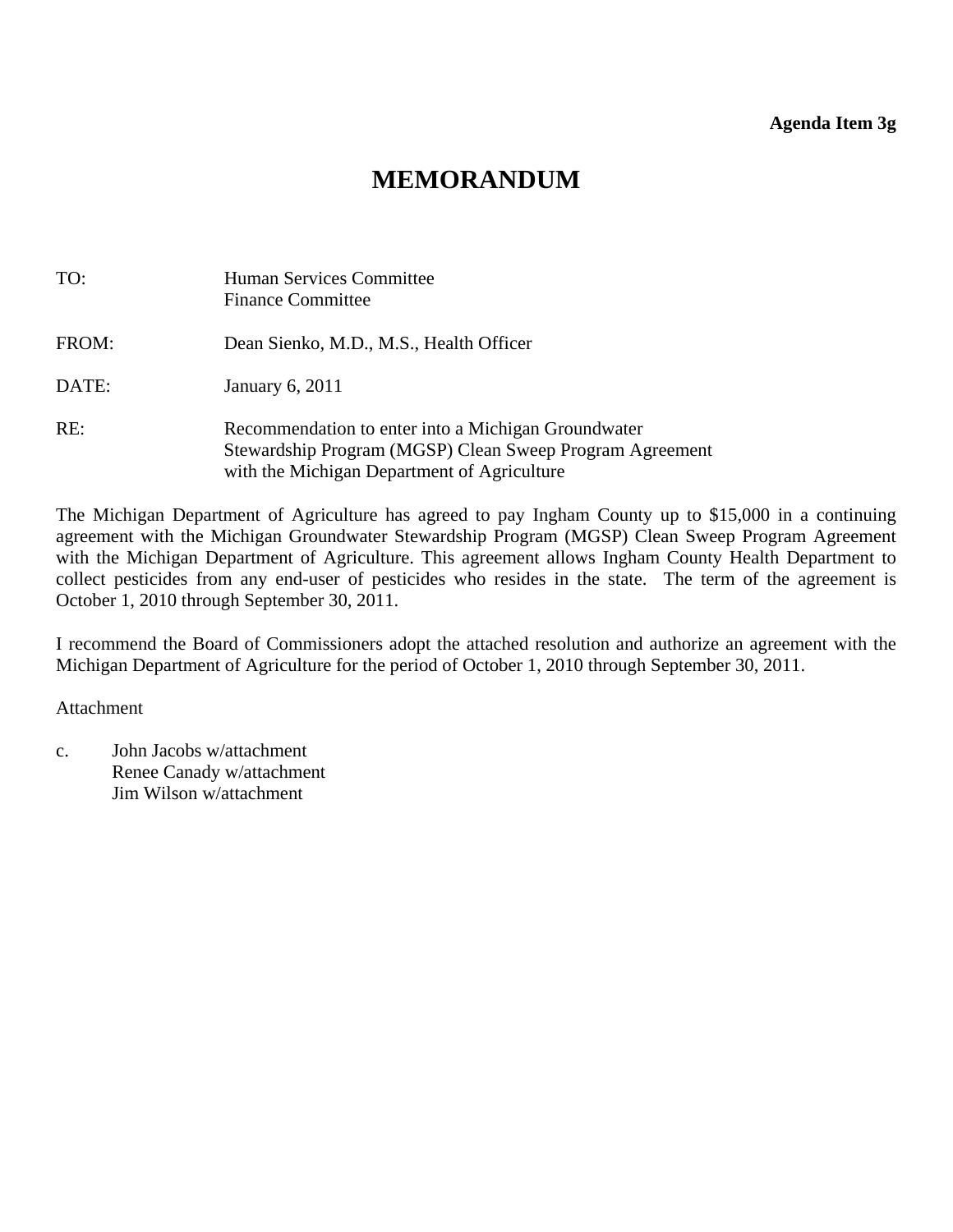# INGHAM COUNTY BOARD OF COMMISSIONERS

## **RESOLUTION TO ENTER INTO A MICHIGAN GROUNDWATER STEWARDSHIP PROGRAM (MGSP) CLEAN SWEEP PROGRAM AGREEMENT WITH THE MICHIGAN DEPARTMENT OF AGRICULTURE**

WHEREAS, Ingham County Health Department has operated a Household Hazardous Waste Collection Program since 1985; and

WHEREAS, the Health Department has had a MGSP Clean Sweep Program Agreement with the Michigan Department of Agriculture since 2001; and

WHEREAS, each year the Agreement has allowed the Health Department to be reimbursed for costs associated with the collection, transportation and disposal of pesticides; and

WHEREAS, the Michigan Department of Agriculture has proposed to enter into a new agreement with the Health Department; and

WHEREAS, the Michigan Department of Agriculture shall pay the Health Department up to \$15,000 for costs associated with the collection, transportation and disposal of pesticides; and

WHEREAS, the term of the Agreement shall be October 1, 2010 through September 30, 2011; and

WHEREAS, the Health Department anticipates a continuation of these services and funds in its 2011 budget; and

WHEREAS, the Health Officer has recommended that the Board of Commissioners authorizes a MGSP Clean Sweep Program Agreement with the Michigan Department of Agriculture.

THEREFORE BE IT RESOLVED, that the Ingham County Board of Commissioners authorizes an Agreement with the Michigan Department of Agriculture.

BE IT FURTHER RESOLVED, that the Michigan Department of Agriculture shall reimburse the Health Department up to \$15,000 for costs associated with the collection, transportation and disposal of pesticides.

BE IT FURTHER RESOLVED, that the term of the agreement shall be October 1, 2010 through September 30, 2011.

BE IT FURTHER RESOLVED, that the Board Chairperson is authorized to sign the Agreement after review by the County Attorney.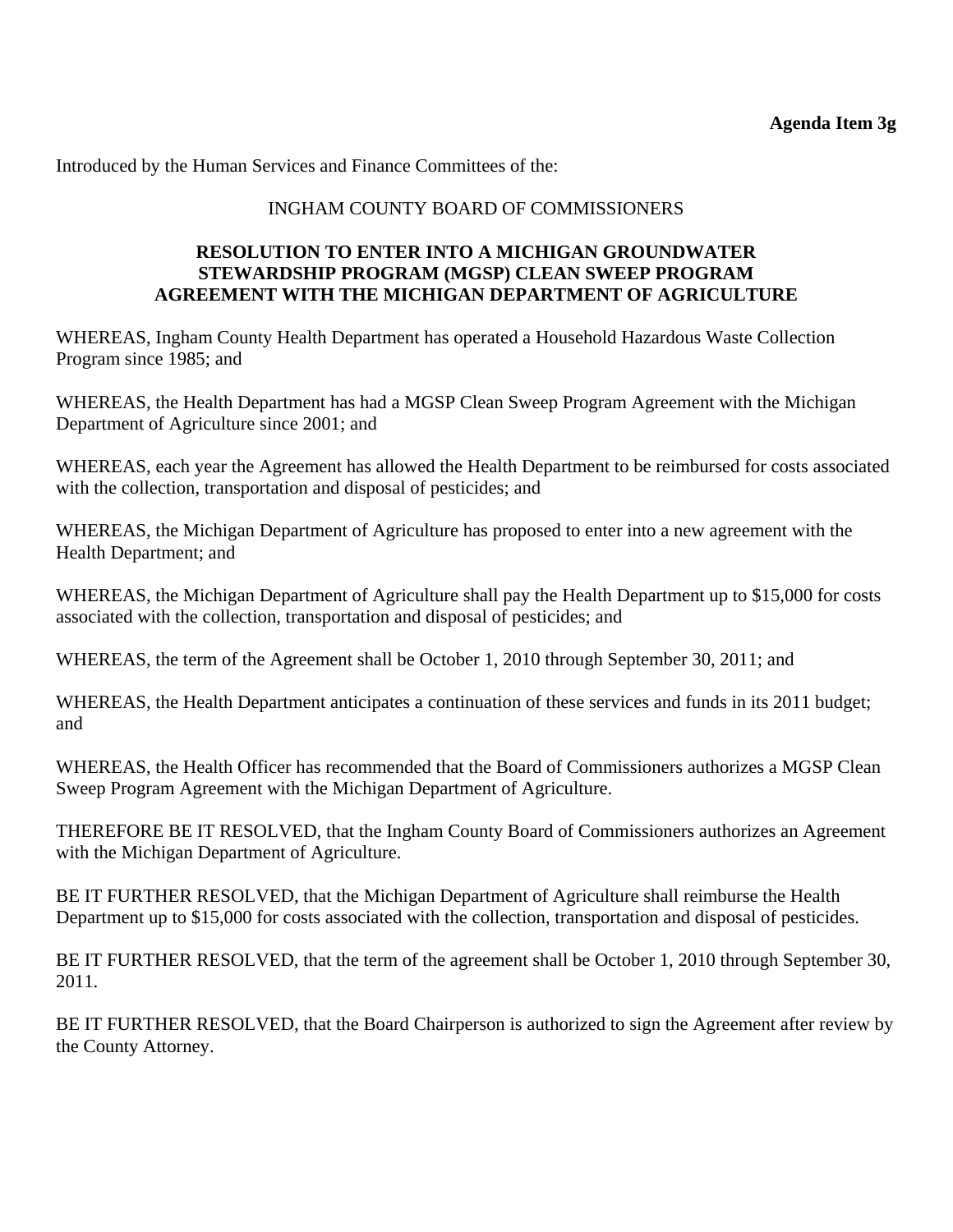<span id="page-27-0"></span>

| <b>Agenda Item Title:</b> | Resolution to Authorize an Agreement with the Michigan Department of Natural<br>Resources and Environment for 2010-2011 |
|---------------------------|-------------------------------------------------------------------------------------------------------------------------|
| <b>Submitted by:</b>      | <b>Health Department</b>                                                                                                |
| <b>Committees:</b>        | LE , JD , HS X, CS , Finance X                                                                                          |

## **Summary of Proposed Action:**

This resolution authorizes an agreement with the Michigan Department of Natural Resources and Environment (MDNRE) under which the Ingham County Health Department will conduct environmental tests and inspections designated by MDNRE.

### **Financial Implications:**

MDNRE will reimburse Ingham County up to \$25,028 for the time period of October 1, 2010 through September 30, 2011 for expenses related to testing and inspection services. These include:

# **NON-COMMUNITY PUBLIC WATER SUPPLY PROGRAM – up to \$17,878**

The Health Department will conduct sanitary surveys of non-community public water supplies in Ingham County. The Health Department will also oversee water quality monitoring at these supplies, issue water well permits for new supplies, and ensure that proper public notice is issued should a supply become unsafe for drinking.

## **DRINKING WATER LONG-TERM MONITORING – up to \$1000**

The Health Department will collect samples from drinking water supplies and sites of environmental contamination identified by the State.

## **PUBLIC SWIMMING POOLS – up to \$5,900**

The Health Department will inspect all public swimming pools/spas licensed by the MDNRE in Ingham County. In addition, the Health Department will investigate complaints, conduct meetings and/or conferences related to compliance issues, and complete inspection forms provided by the State.

# **CAMPGROUND REQUIREMENTS – up to \$250**

The Health Department will inspect all campgrounds located in Ingham County, collect fees, investigate complaints, conduct meetings and/or conferences related to compliance issues, and complete inspection forms provided by the State.

**Other Implications:** None.

Staff Recommendation: MAL JLN TL TM JC X Staff recommends approval of the resolution.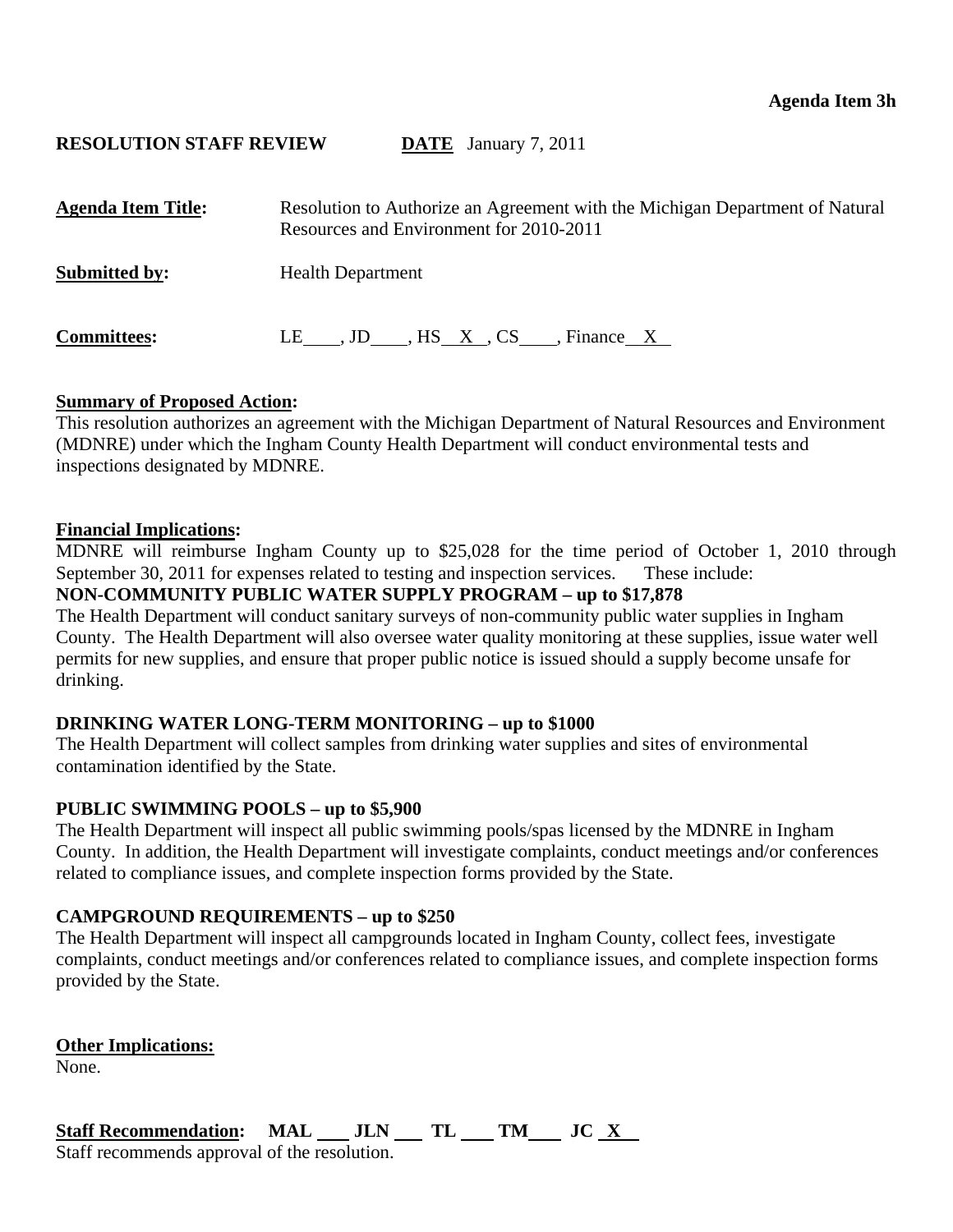| TO:      | <b>Human Services Committee</b><br><b>Finance Committee</b>        |
|----------|--------------------------------------------------------------------|
| FROM:    | Dean Sienko, M.D., Health Officer                                  |
| DATE:    | January 6, 2011                                                    |
| SUBJECT: | Agreement with the Department of Natural Resources and Environment |

This is a recommendation to authorize an agreement with the Michigan Department of Natural Resources and Environment (MDNRE) under which the Ingham County Health Department will conduct environmental tests and inspections designated by MDNRE. MDNRE began to contract with Ingham County after the State of Michigan reorganized services and moved many of its environmental protection programs and services to the Department of Natural Resources and Environment. The Public Health Code locates the primary responsibility for environmental protection at the community level with local public health departments. The current contract expired September 30, 2010.

The proposed agreement for 2010-2011 includes the following services and funding of \$25,028, allocated as follows:

## **NON-COMMUNITY PUBLIC WATER SUPPLY PROGRAM – up to \$17,878**

The Health Department will conduct sanitary surveys of non-community public water supplies in Ingham County. The Health Department will also oversee water quality monitoring at these supplies, issue water well permits for new supplies, and ensure that proper public notice is issued should a supply become unsafe for drinking.

### **DRINKING WATER LONG-TERM MONITORING – up to \$1000**

The Health Department will collect samples from drinking water supplies and sites of environmental contamination identified by the State.

### **PUBLIC SWIMMING POOLS – up to \$5,900**

The Health Department will inspect all public swimming pools/spas licensed by the MDNRE in Ingham County. In addition, the Health Department will investigate complaints, conduct meetings and/or conferences related to compliance issues, and complete inspection forms provided by the State.

### **CAMPGROUND REQUIREMENTS – up to \$250**

The Health Department will inspect all campgrounds located in Ingham County, collect fees, investigate complaints, conduct meetings and/or conferences related to compliance issues, and complete inspection forms provided by the State.

I recommend that the Board of Commissioners authorize the agreement with the MDNRE and the Health Department from October 1, 2010 through September 30, 2011. The revenue for these services was anticipated in the Health Department's 2011 budget.

Attachment

c: Renee Canady w/attachment Jim Wilson w/attachment John Jacobs w/attachment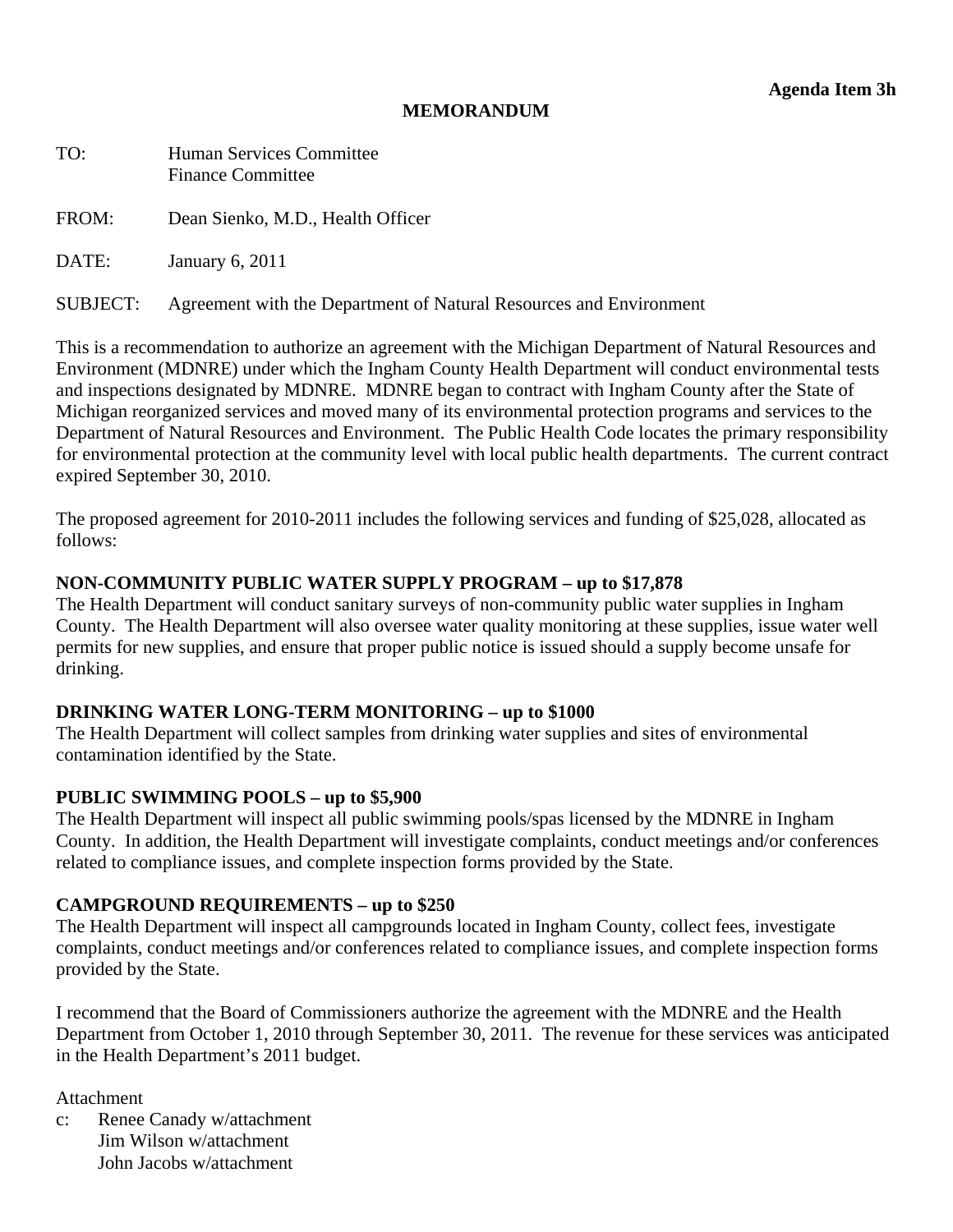# INGHAM COUNTY BOARD OF COMMISSIONERS

# **RESOLUTION TO AUTHORIZE AN AGREEMENT WITH THE MICHIGAN DEPARTMENT OF NATURAL RESOURCES AND ENVIRONMENT FOR 2010-2011**

WHEREAS, the State of Michigan has placed responsibility for environmental regulation and environmental quality in Michigan Department of Natural Resources and Environment (MDNRE); and

WHEREAS, the Michigan Public Health Code places responsibility for environmental protection at the community level with county governments through the network of local health departments; and

WHEREAS, MDNRE proposes to clarify the responsibilities for some environmental services and arrange to purchase environmental testing and inspection services from Ingham County; and

WHEREAS, MDNRE will reimburse Ingham County for expenses related to testing and inspection services; and

WHEREAS, the Health Officer recommends that the Board of Commissioners authorize an agreement with MDNRE.

THEREFORE BE IT RESOLVED, that the Ingham County Board of Commissioners authorizes an agreement with Michigan Department of Natural Resources and Environment.

BE IT FURTHER RESOLVED, that the period of the agreement shall be October 1, 2010 through September 30, 2011.

BE IT FURTHER RESOLVED, that MDNRE shall reimburse Ingham County up to \$25,028.00 for expenses related to testing and inspection services.

BE IT FURTHER RESOLVED, that the Board Chairperson is authorized to sign the agreement after review by the County Attorney.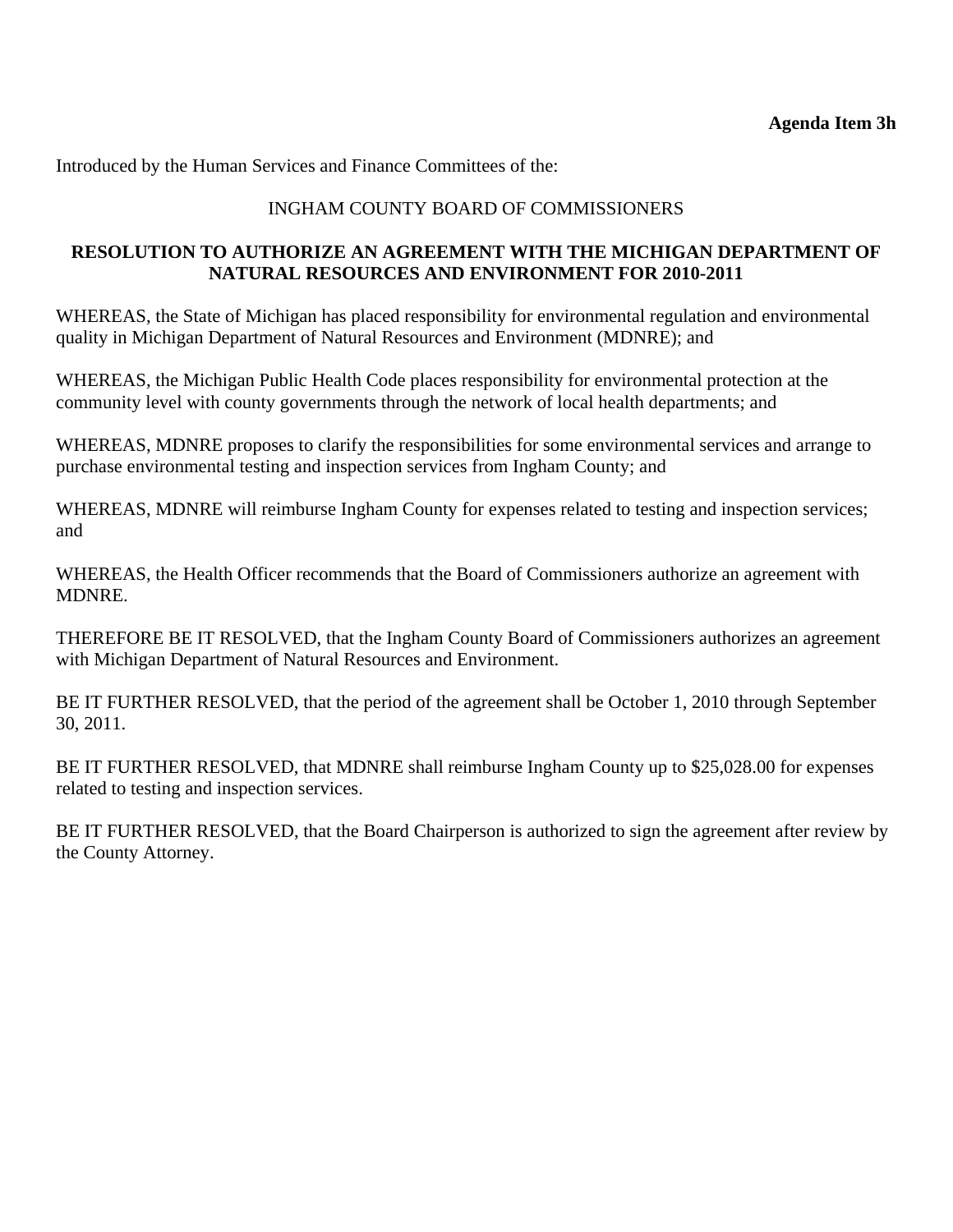<span id="page-30-0"></span>

| <b>Agenda Item Title:</b> | Resolution to Authorize an Amendment to the Lease Agreement<br>for the Willow Health Center |
|---------------------------|---------------------------------------------------------------------------------------------|
| <b>Submitted by:</b>      | <b>Health Department</b>                                                                    |
| <b>Committees:</b>        | LE , JD , HS X, CS , Finance X                                                              |

## **Summary of Proposed Action:**

This resolution amends the existing lease of property located at 306 W. Willow Street, Lansing. The current lease agreement for this site will expire on December 31, 2014. This is the site of a school-based Community Health Center operated by Ingham County.

### **Financial Implications:**

The Health Department is applying for a School Based Health Center Capital grant through the Health Resources and Services Administration (HRSA). A requirement of the grant application is for additional language to be added to the lease. This language does not affect the cost or duration of the lease. Rather, the language informs the owner that the federal government has an interest in fixtures on the property and requires the owner to make local filings to comply with the federal grant.

**Other Implications:**

None.

Staff Recommendation: MAL JLN TL TM JC X Staff recommends approval of the resolution.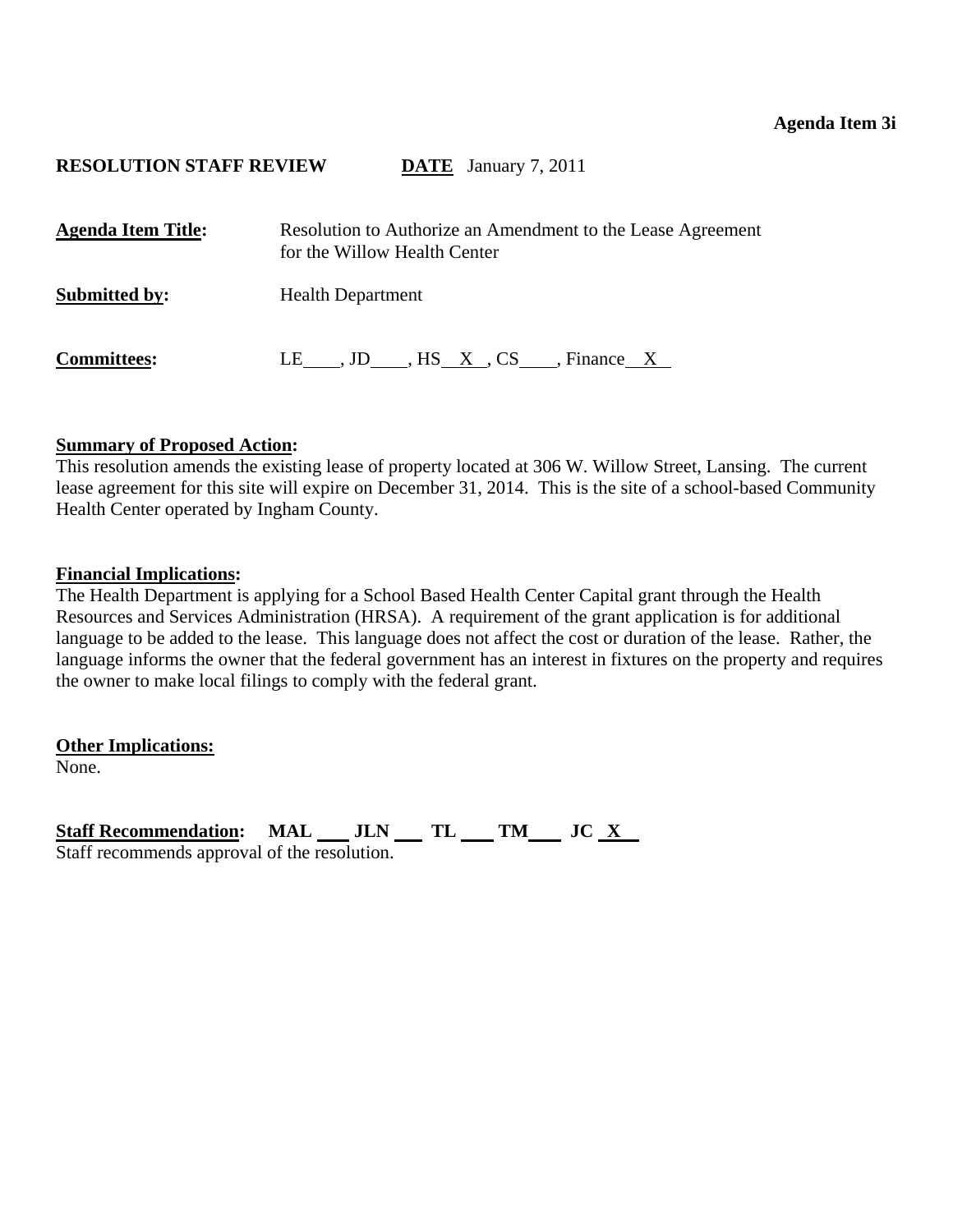| TO:   | <b>Human Services Committee</b><br><b>Finance Committee</b>                                   |
|-------|-----------------------------------------------------------------------------------------------|
| FROM: | Dean Sienko, MD, Health Officer                                                               |
| DATE: | January 6, 2011                                                                               |
| RE:   | Recommendation to Authorize an Amendment to the Lease Agreement for 306<br>W. Willow, Lansing |

This is a recommendation to amend the existing lease of property located at 306 W. Willow Street, Lansing. The current lease agreement for this site will expire on December 31, 2014. This is the site of a school-based Community Health Center operated by Ingham County.

The Health Department is applying for a School Based Health Center Capital grant through the Health Resources and Services Administration (HRSA). A requirement of the grant application is for additional language to be added to the lease. This language does not affect the cost or duration of the lease. Rather, the language informs the owner that the federal government has an interest in fixtures on the property and requires the owner to make local filings to comply with the federal grant.

The Owners, Jon and Roseann Zumbrink, have agreed to amend the lease and to comply with the grant. Therefore, I recommend that the Board of Commissioners adopt the attached resolution and authorize the amendment of the lease for space at 306 W. Willow Street, Lansing Michigan.

Attachment

c: Debra Brinson, w/attachment John Jacobs, w/attachment Barbara Mastin, w/attachment Jayson Welter, w/attachment